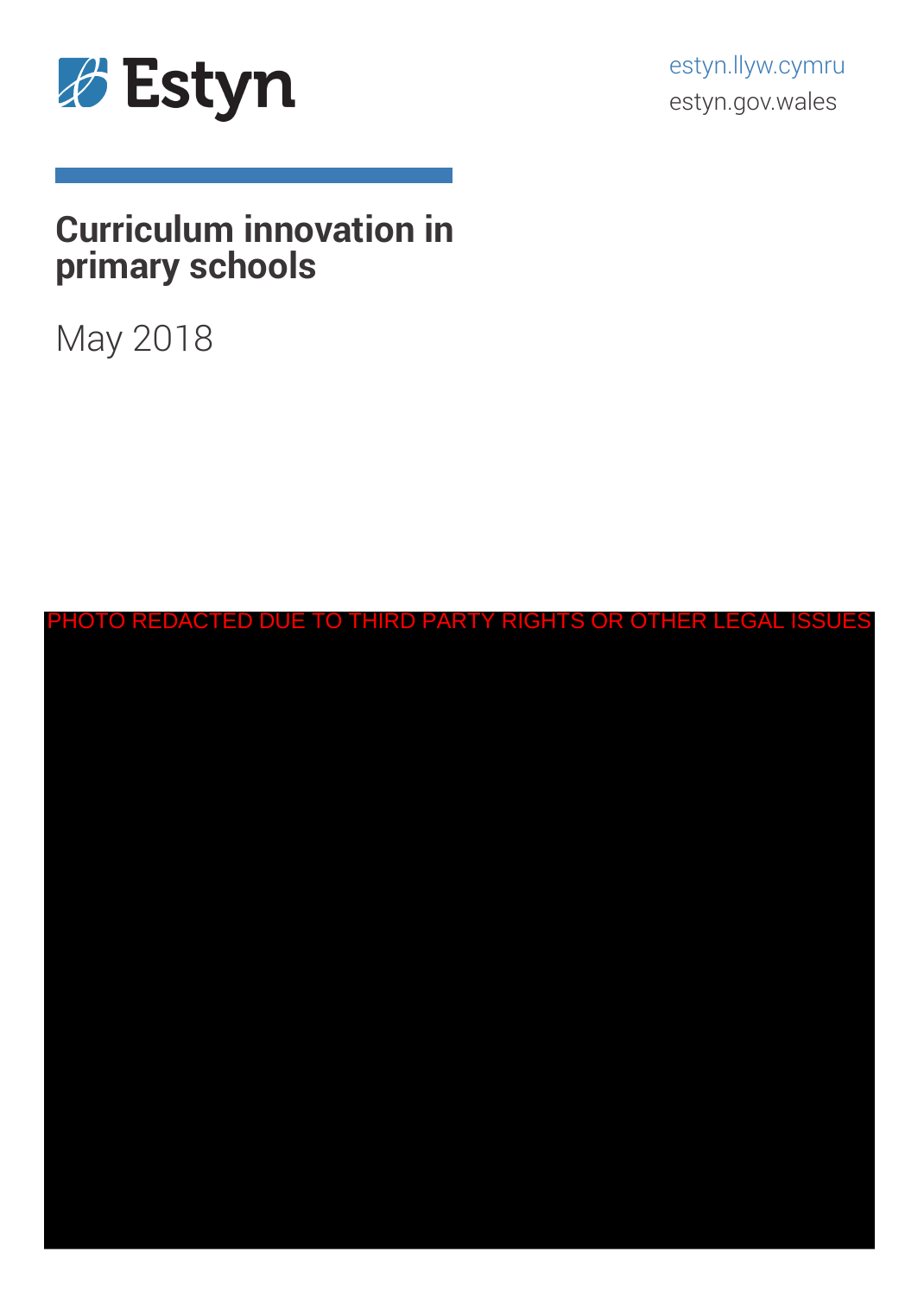### **The purpose of Estyn is to inspect quality and standards in education and training in Wales. Estyn is responsible for inspecting:**

- $\lambda$  nursery schools and settings that are maintained by, or receive funding from, local authorities
- $\lambda$  primary schools
- $\lambda$  secondary schools
- $\lambda$  special schools
- $\lambda$  pupil referral units
- all-age schools
- $\lambda$  independent schools
- $\blacktriangle$  further education
- $\lambda$  independent specialist colleges
- $\lambda$  adult community learning
- $\lambda$  local authority education services for children and young people
- $\lambda$  teacher education and training
- $\triangle$  Welsh for adults
- work-based learning
- $\lambda$  learning in the justice sector

Estyn also:

- **A** provides advice on quality and standards in education and training in Wales to the National Assembly for Wales and others
- $\lambda$  makes public good practice based on inspection evidence

Every possible care has been taken to ensure that the information in this document is accurate at the time of going to press. Any enquiries or comments regarding this document/publication should be addressed to:

Publication Section **Estvn** Anchor Court Keen Road **Cardiff** CF24 5JW or by email to [publications@estyn.gov.wales](mailto:publications@estyn.gov.wales)

This and other Estyn publications are available on our website: [www.estyn.gov.wales](http://www.estyn.gov.wales/)

**This document has been translated by Trosol (English to Welsh).**

**© Crown Copyright 2018: This report may be re-used free of charge in any format or medium provided that it is re-used accurately and not used in a misleading context. The material must be acknowledged as Crown copyright and the title of the document/publication specified.**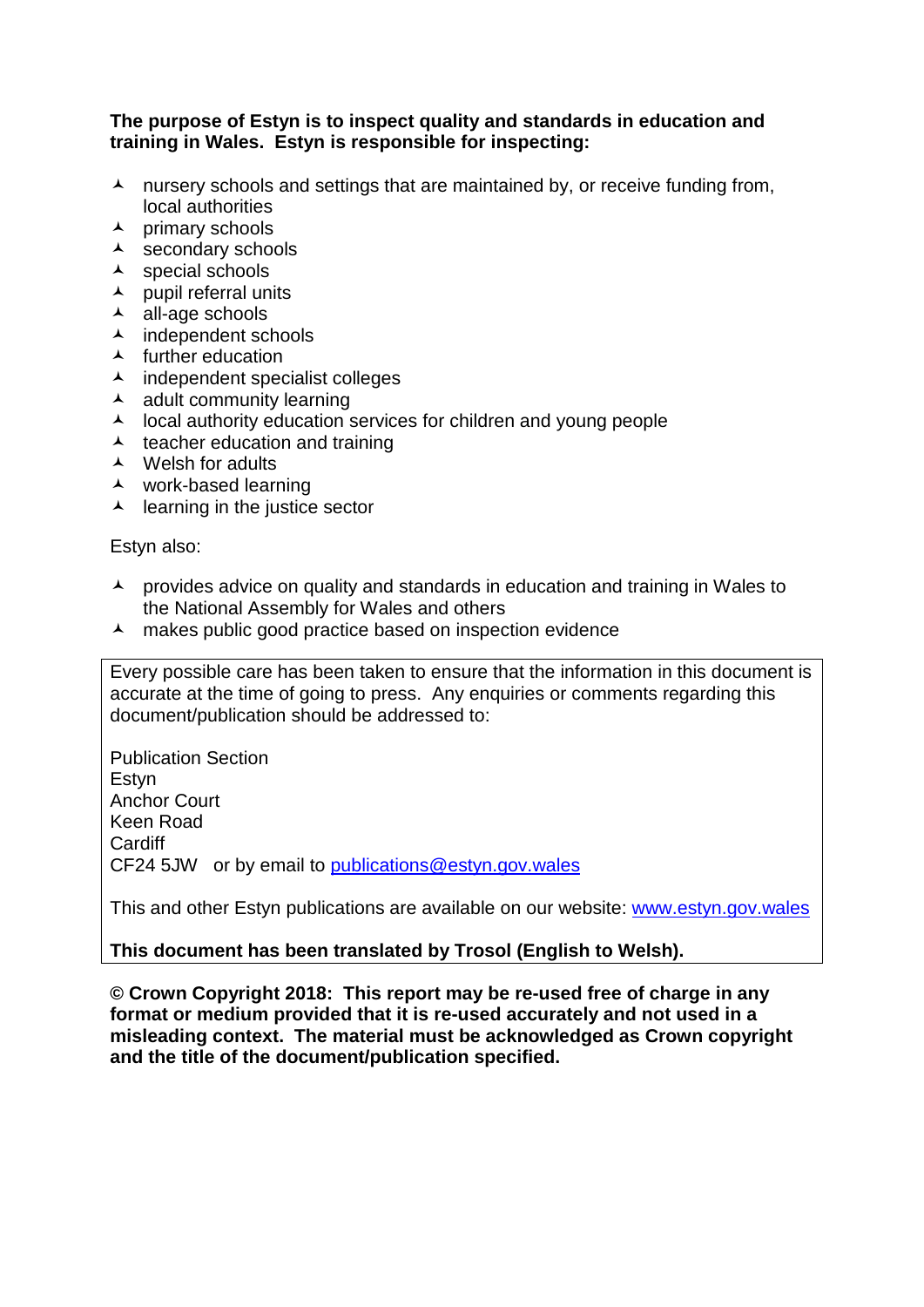| <b>Contents</b>                       | Page                    |
|---------------------------------------|-------------------------|
|                                       |                         |
| <b>Introduction</b>                   | 1                       |
| <b>Background</b>                     | $\mathbf{2}$            |
| What is working well?                 | $\overline{\mathbf{4}}$ |
| What are the barriers to change?      | 10                      |
| Four stages of curriculum development | 12                      |
| <b>Case studies</b>                   | 15                      |
| <b>Evidence base</b>                  | 17                      |
| Glossary                              | 18                      |
| <b>References</b>                     | 20                      |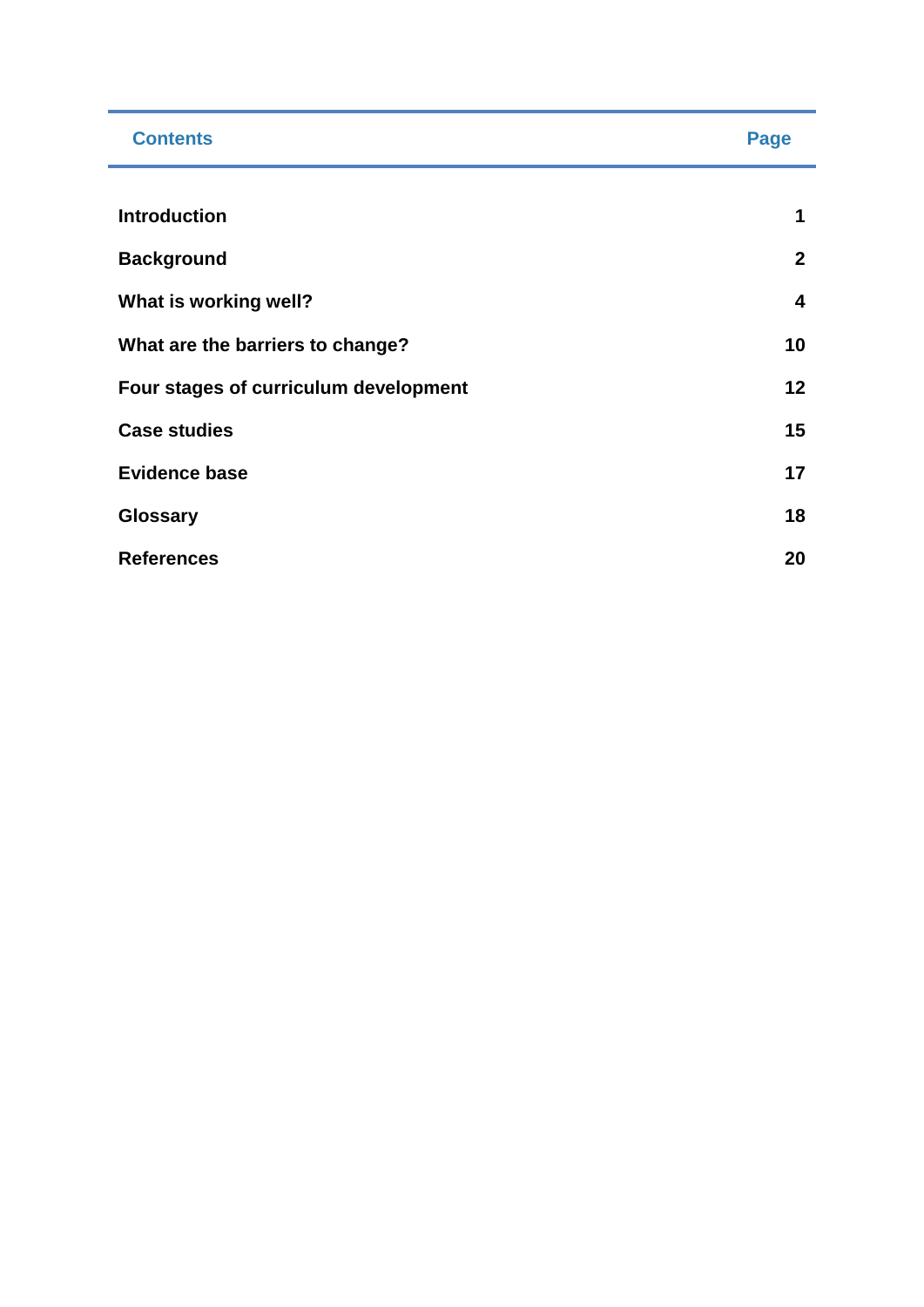# **Introduction**

This survey report is in response to a request for advice on curriculum change in the primary sector from the Welsh Government in the Cabinet Secretary's annual remit letter to Estyn for 2016-2017. The report is aimed at the Welsh Government, local authorities and regional consortia. The report's findings and the associated case studies will also be of interest to headteachers and staff in primary schools when they reflect on their current curriculum provision and plan for curriculum change. The four stages of curriculum development will be of interest to headteachers and staff in other school sectors.

The report draws on evidence from a sample of primary schools visited between January and July 2017. Inspectors considered how the schools are adapting their curriculum in the light of current curriculum and education reforms. It provides an overview of how primary schools currently evaluate, plan, deliver, monitor and refine their curriculum and teaching approaches.

The report links to 20 case studies from individual primary schools across Wales. You can find the detailed case studies by following the links provided on page 15 below. The case studies show how primary schools are adapting their curriculum arrangements as they respond to the challenge of meeting the new curriculum outlined in Successful Futures (Donaldson, 2015). They provide examples of how schools that are at different stages of curriculum development are exploring new curricular approaches and associated teaching strategies.

In undertaking the survey, inspectors interviewed school leaders regarding the quality of teaching and assessment, curriculum planning, curricular and extra-curricular learning experiences, staff development and leadership matters. They focused on three key questions:

- How are schools evaluating their curriculum to determine what needs to change to realise a new Curriculum for Wales?
- How are schools responding to evaluation outcomes to plan and develop a curriculum that is engaging and attractive, one that develops an ability and enthusiasm to apply knowledge and skills independently?
- How are leaders monitoring change and taking their work to the next step?

During the survey, leaders shared their experiences openly and discussed the impact that support and guidance offered through various professional learning events, networks, working groups, and partnerships are having on curriculum development. These professional learning opportunities included schools as learning organisations working groups, school-to-school collaboration arrangements, guidance from local authorities and consortia, and opportunities to consult with the Welsh Government.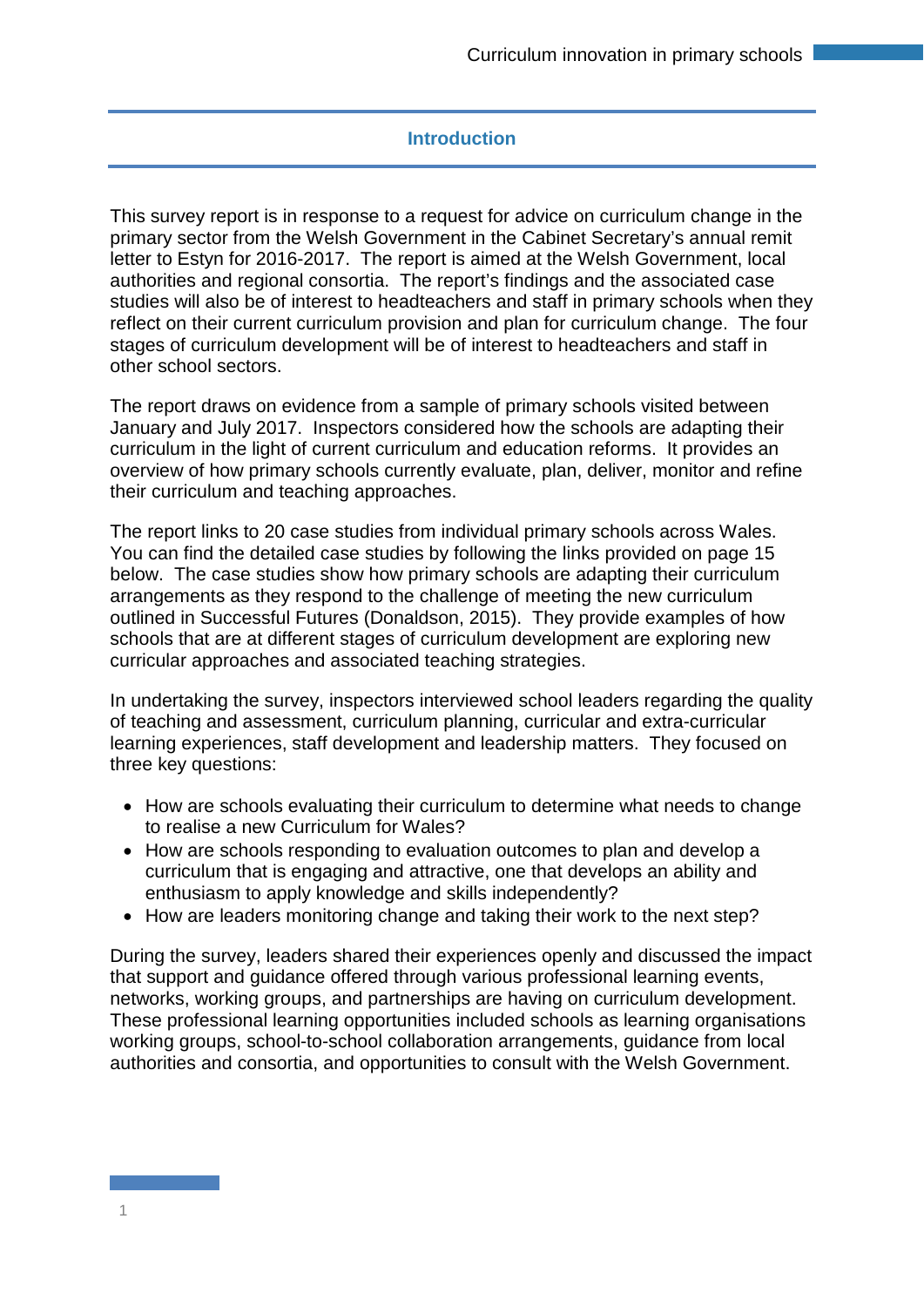# **Background**

In 2014, the Minister for Education and Skills asked Professor Donaldson to conduct a review of curriculum and assessment arrangements in Wales from the foundation phase to key stage 4. The resulting report, Successful Futures (Donaldson, 2015), outlines proposals for a new curriculum that builds on the existing strengths of Welsh education. The report identifies four purposes that provide a starting point for a new Curriculum for Wales:

- ambitious, capable learners, ready to learn throughout their lives
- enterprising, creative contributors, ready to play a full part in life and work
- ethical, informed citizens of Wales and the world
- healthy, confident individuals, ready to lead fulfilling lives as valued members of society

The Donaldson report recognises that the four purposes will 'inevitably require a wide repertoire of teaching and learning approaches' and that there is a 'fundamental interdependency between the purposes of the curriculum and pedagogy' (Donaldson, 2015, pp.63-64).

In 2014, the Organisation for Economic and Cultural Development (OECD) published a comprehensive review of education in Wales ('Improving schools in Wales: an OECD perspective'). The report provided a series of recommendations to strengthen the education system over the long term. The report noted that schools were facing challenges in implementing a range of policies and frameworks, and that the scale of reform over a short timescale meant that only partial implementation of some policies was occurring. The OECD published a follow up report in 2017 entitled, 'The Welsh Education Reform Journey: A rapid policy assessment'. This report 'analyses the reforms adopted since 2014 and offers recommendations to inform next steps' (OECD, 2017, p.7).

Since 2017, a few schools across Wales have worked with the OECD to develop an all-Wales model of schools as learning organisations (SLO) based on the 2016 report 'What makes a school a learning organisation?' (Kools & Stoll, 2016). This report summarises some of the main findings of the OECD-UNICEF education working paper (OECD, 2016). The resulting model, 'Schools in Wales as learning organisations' (Welsh Government, 2017) sets out a framework with seven dimensions, highlighting how schools can develop as a learning organisation by:

- 1. developing and sharing a vision centered on the learning of all students
- 2. creating and supporting continuous learning opportunities for all staff
- 3. promoting team learning and collaboration among all staff
- 4. establishing a culture of inquiry, innovation and exploration
- 5. embedding systems for collecting and exchanging knowledge and learning
- 6. learning with and from the external environment and larger learning system
- 7. modelling and growing learning leadership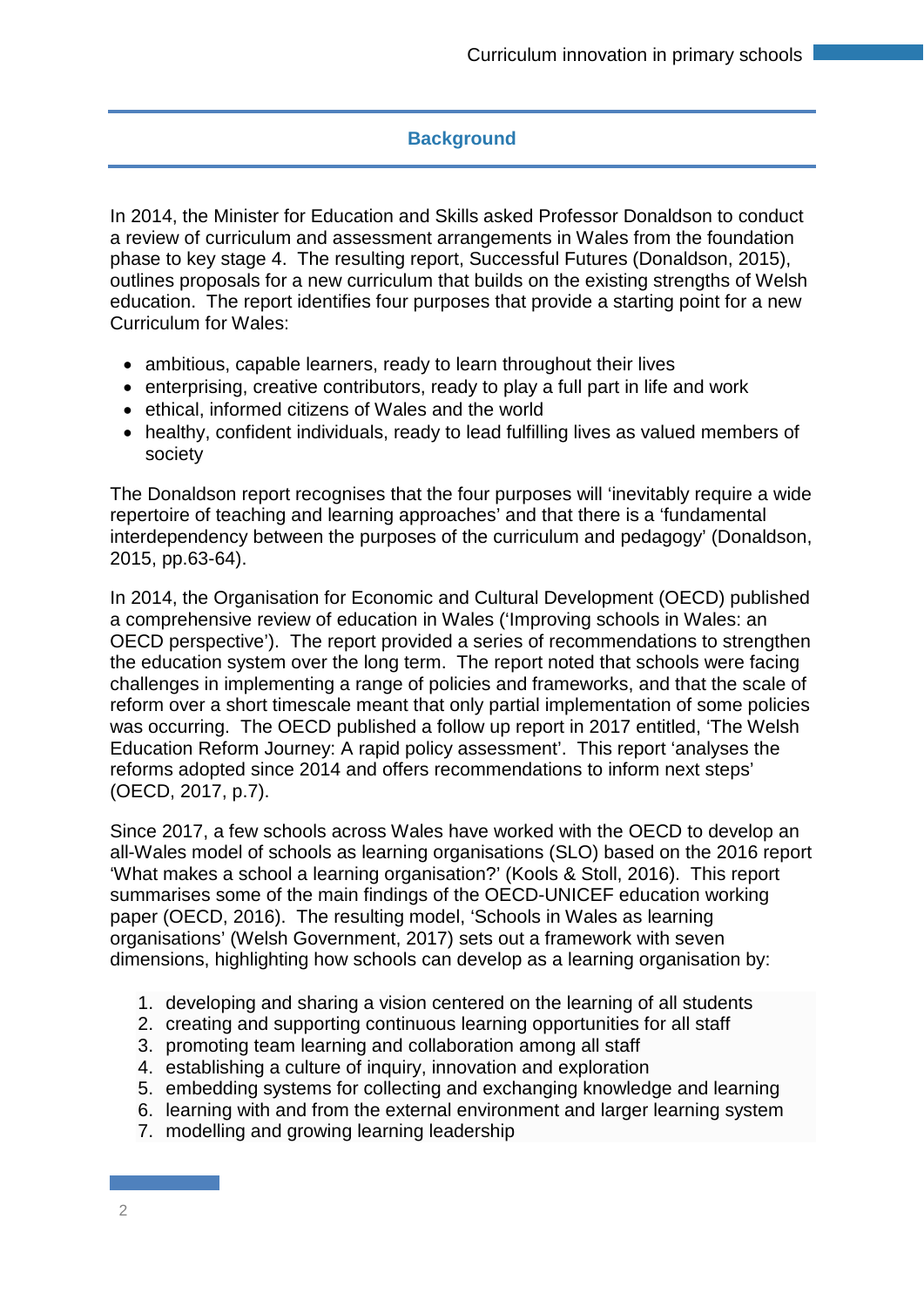The SLO model includes a questionnaire where school staff can self-evaluate against the seven dimensions outlined above. Information from the questionnaires can then be used to inform improvement planning. Schools that develop as learning organisations often have the capacity to change and adapt routinely to new environments and circumstances and will be able to support the implementation of a new Curriculum for Wales.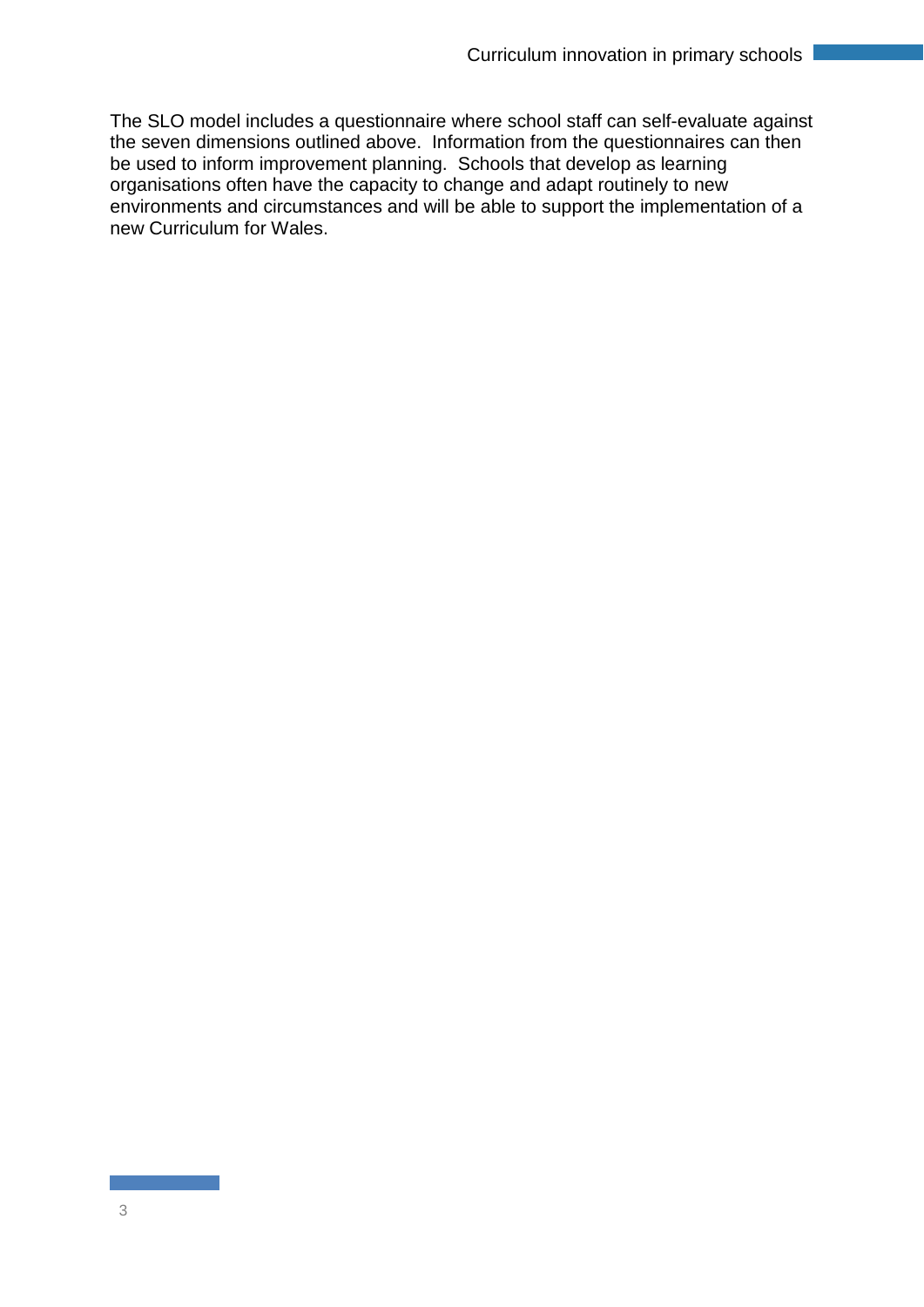# **What is working well?**

# **The schools have an enabling ethos where staff have a positive attitude to change and innovation**

- 1 Nearly all of the schools visited take a positive approach to revising their school's curriculum. Leaders in most of the schools visited talk enthusiastically about developing an integrated approach to learning that focuses on providing engaging opportunities for pupils to acquire and develop skills and knowledge. Many talk confidently about embracing 'the four purposes' (Donaldson, 2015) and have a good understanding of how national priorities, such as the Welsh language, and health and wellbeing, can be developed through the four purposes. Many of these leaders engage well with pupils, staff, parents and governors to develop a shared vision for their new curriculum.
- 2 In a majority of these schools, headteachers have created a culture where teachers are developing the confidence to change their current approach to the curriculum. In these schools, there is an emerging ethos of sharing, experimentation and support among staff who evaluate their own performance and learn from setbacks or initial challenges. Leaders encourage teachers to try out new ways of delivering lessons and learning experiences without fear of failure. A minority of headteachers actively support teachers to research their own practices, and this facilitates curriculum development.
- 3 In many of the schools visited, the key areas that contribute to a successful ethos and culture that supports professional learning include:
	- developing a common understanding and an agreed language of learning that all staff use to inform discussion of key concepts and activities in the school
	- encouraging open and direct dialogue about teaching and practice with a strong focus on its impact on learners
	- building collaborative and supportive professional relationships within and between schools
	- engaging with research evidence and carrying out research
	- recognising a collective responsibility for improvement
	- adopting a genuine open-door culture in classrooms that contributes towards creating trust, transparency and honesty among staff
- 4 Most headteachers and senior leaders of the schools visited understand the need to develop strong leadership and vision so that schools adopt a long-term strategy to support curriculum development and improvement. Nearly all headteachers set high expectations and promote effective and challenging teaching that meets the needs of all learners. They invest in highly-trained support staff and ensure continuous professional development at all career stages. Planning staff development, recruitment and succession is based on robust evaluation processes.

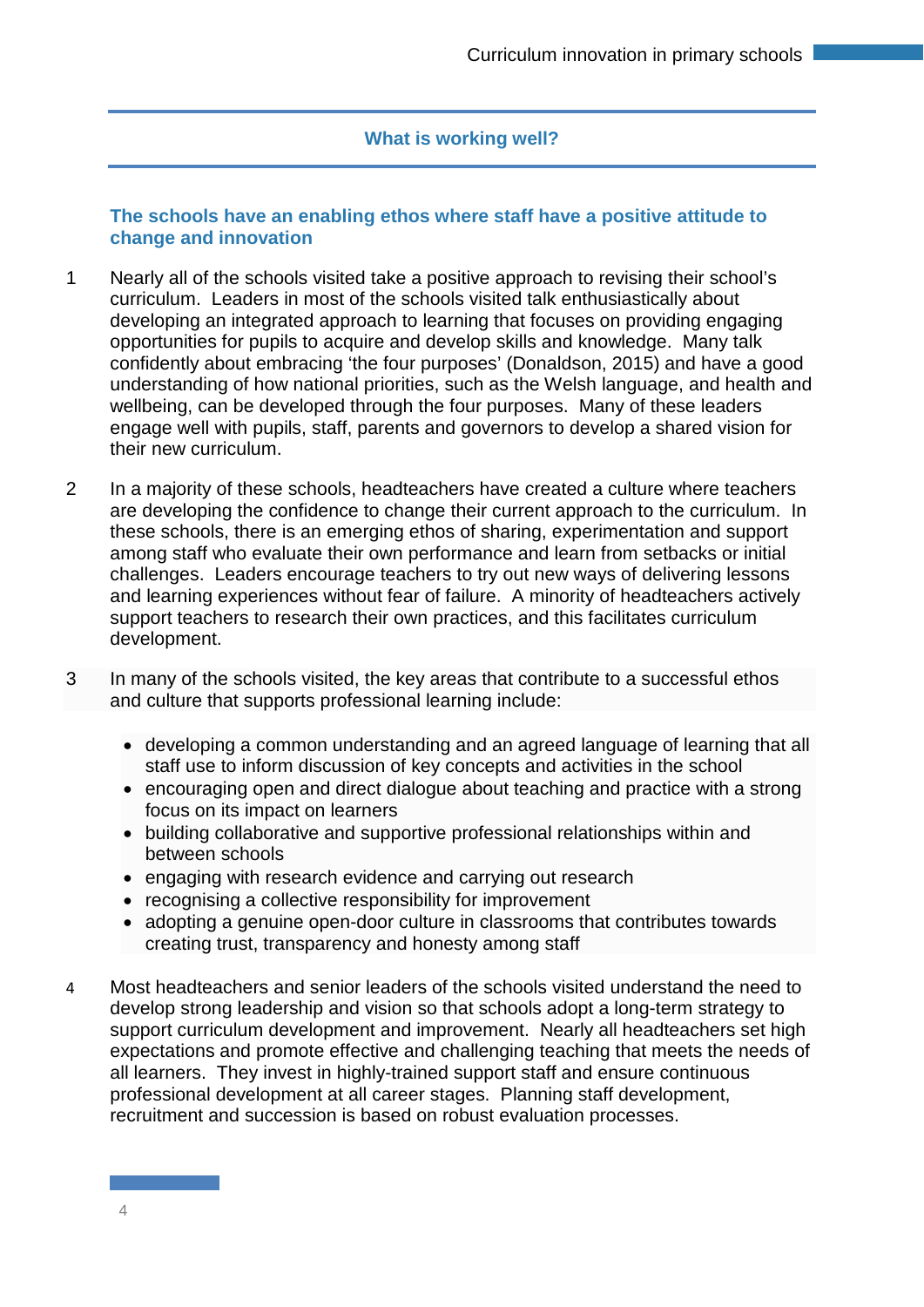# **The schools focus sharply on designing learning experiences that harness the curiosity and creativity of pupils and support risk-taking and pupils' independent learning**

- 5 Headteachers at many of the schools visited encourage their staff to plan activities that harness pupils' curiosity and creativity, and are interesting, enjoyable, relevant and challenging for pupils. Most leaders understand that excellent teaching and effective pedagogy improve and sustain pupil achievement. In these schools, leaders view curriculum development as a vehicle to support the improvement of teaching. They provide regular opportunities for teachers who have a particular subject strength or interest to collaborate with and support colleagues to improve their practice.
- 6 Most schools have introduced worthwhile cross-curricular activities that allow teachers to consider how they provide for developing the four purposes through well-planned activities. Leaders in nearly all of the schools visited have adopted a clear definition and understanding of what constitutes a strong, innovative curriculum, although the expectations of senior leaders vary between schools.
- 7 Teachers in these schools provide regular opportunities for pupils to take measured risks in their learning, through exploring their thoughts and tackling challenging activities without fear of failure. These activities are well planned and include a suitable balance of pupil-led and adult-led learning opportunities with links across subjects and skills. They understand the importance of inclusion, value all pupils, whatever their ability, and support them along individual learning pathways.

**Most schools have a clear focus on delivering teaching of high quality allied to an improved curriculum**

- 8 In most of the schools visited, leaders have a clear understanding of the importance of developing a shared awareness of what effective teaching looks like. They ensure that teachers reflect on their professional practice and evaluate its impact on pupils' progress. Many school leaders support teachers to evaluate the way they teach. They encourage teachers to consider new ways of motivating pupils to explore and discover for themselves by setting their own targets. "In the best schools, practitioners work together to develop agreed whole-school approaches and expectations regarding classroom practice." (Estyn, 2018, p.18)
- 9 Leaders emphasise the need for teachers to develop the confidence and understanding to choose the most appropriate teaching approach to challenge, inspire and meet the needs of all pupils. Senior management teams in a minority of schools have made opportunities for teachers to collaborate in teams, often in 'triads' that include individuals with different teaching experiences and expertise. Each member of the group takes it in turn to observe another teaching before engaging in a frank and open discussion focusing on pedagogy. This useful and positive approach of developing teachers' skills helps to improve performance. Teachers focus on general principles, such as behaviour management strategies, and the extent to which pupils play an equally active role in the learning process. These schools are developing a culture of critical reflection that informs the training needs of individuals. They develop an understanding of pedagogy through "self-evaluation processes that routinely focus on the quality of teaching and learning". (Estyn, 2018, p.18)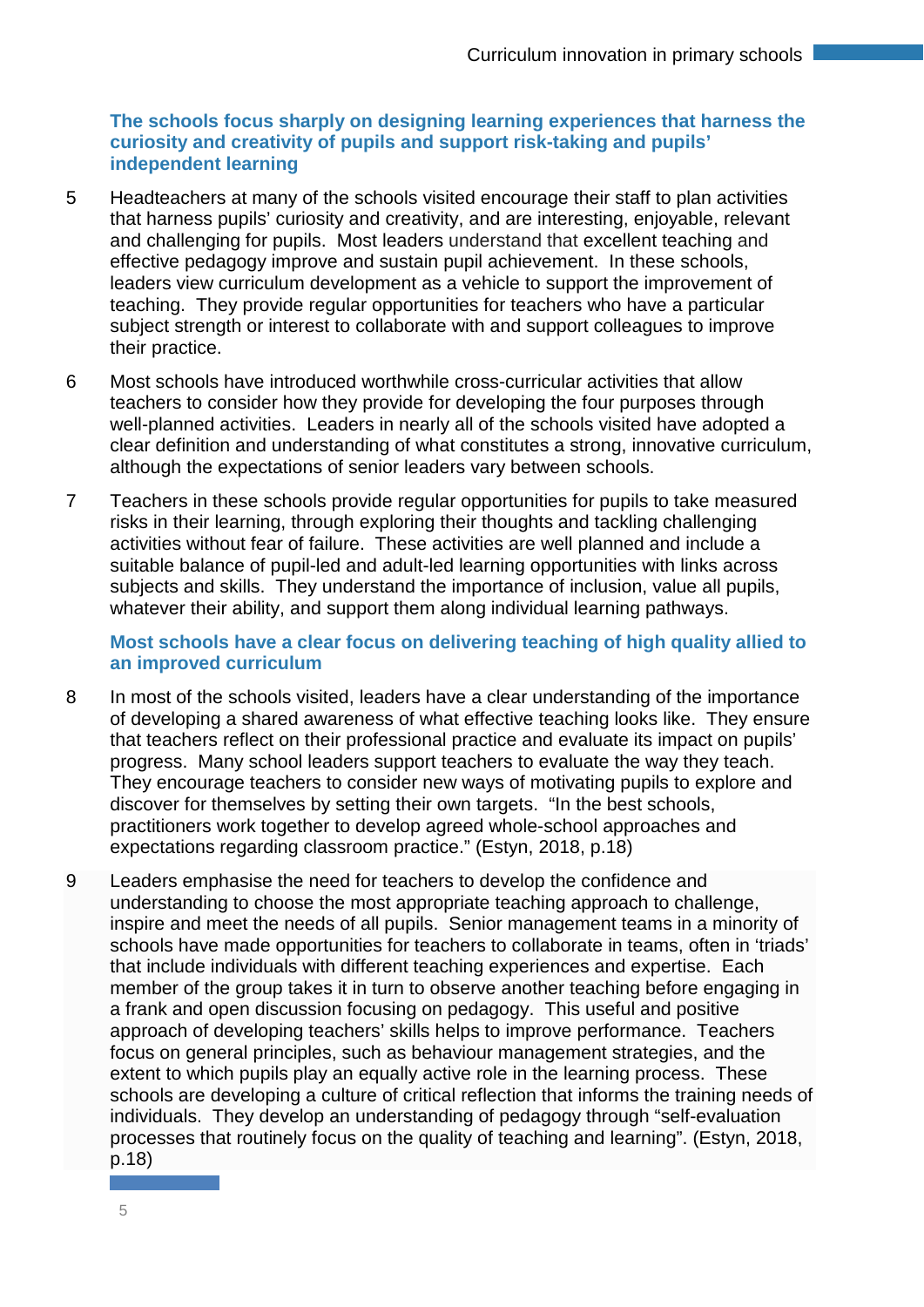- 10 Many leaders in the schools visited use the school as learning organisation model (OECD, 2016) to ensure that their teachers reflect on and refine the effectiveness of teaching. They identify that inspirational teaching leads to engaged and motivated pupils who are self-directed in their learning and have more control over their learning. Most leaders develop 'ambitious, capable learners' (Donaldson, 2015) by encouraging teachers to provide valuable opportunities for pupils to manage their own learning. They do this by allowing them to respond to the challenges and difficulties that arise themselves and resist the temptation to intervene and direct the learning. Pupils work through difficulties and do not rely on someone else being there to solve problems for them.
- 11 Senior leaders often use a range of simple but effective questions to encourage teachers to reflect on the curriculum and their teaching. The focus of the questions is on creating opportunities for pupils to develop their own interests and to undertake challenging tasks by employing a blend of approaches, including those that promote problem-solving, creative and critical thinking. They ask themselves questions such as the following:
	- How do I engage my pupils' interest to ensure that they know the purpose of the activity?
	- How do I inspire pupils to be ambitious, capable and creative learners?
	- How do I develop pupils as independent learners who take increasing responsibility for their own learning and respond confidently to difficulties or challenges?
	- How do I know what prior skills, knowledge and understanding my pupils already have?
	- How do I ensure that I have the correct balance between support and challenge in the tasks I set pupils?
	- How do I know what core skills my pupils are or should be developing?
	- How do I provide opportunities for my pupils to apply their skills across all areas of learning?
	- How do I provide opportunities for my pupils to work collaboratively on their own challenges so that they take risks and go beyond the conventional approach?
- 12 A few schools already ensure that teachers plan regular activities that address at least one of the four purposes through effective pedagogy. However, it is too soon to measure the impact of this detailed planning on pupils' ability to acquire and develop key skills.
- 13 Around half of schools visited have undertaken a thorough analysis of the quality of their teaching. Nearly all of them have acquired a good understanding of their strengths and areas for development and how they can become inspiring teachers. Leaders make comprehensive use of lesson observations, book scrutiny with pupils, and regular learning walks to obtain a baseline for an assessment of the quality of teaching. They then provide teachers with valuable feedback that has a clear focus on providing opportunities for pupils to apply their skills across all areas of learning.
- 14 Teachers in the schools visited often employ a range of teaching strategies and recognise that there is no single approach that suits all situations and groups of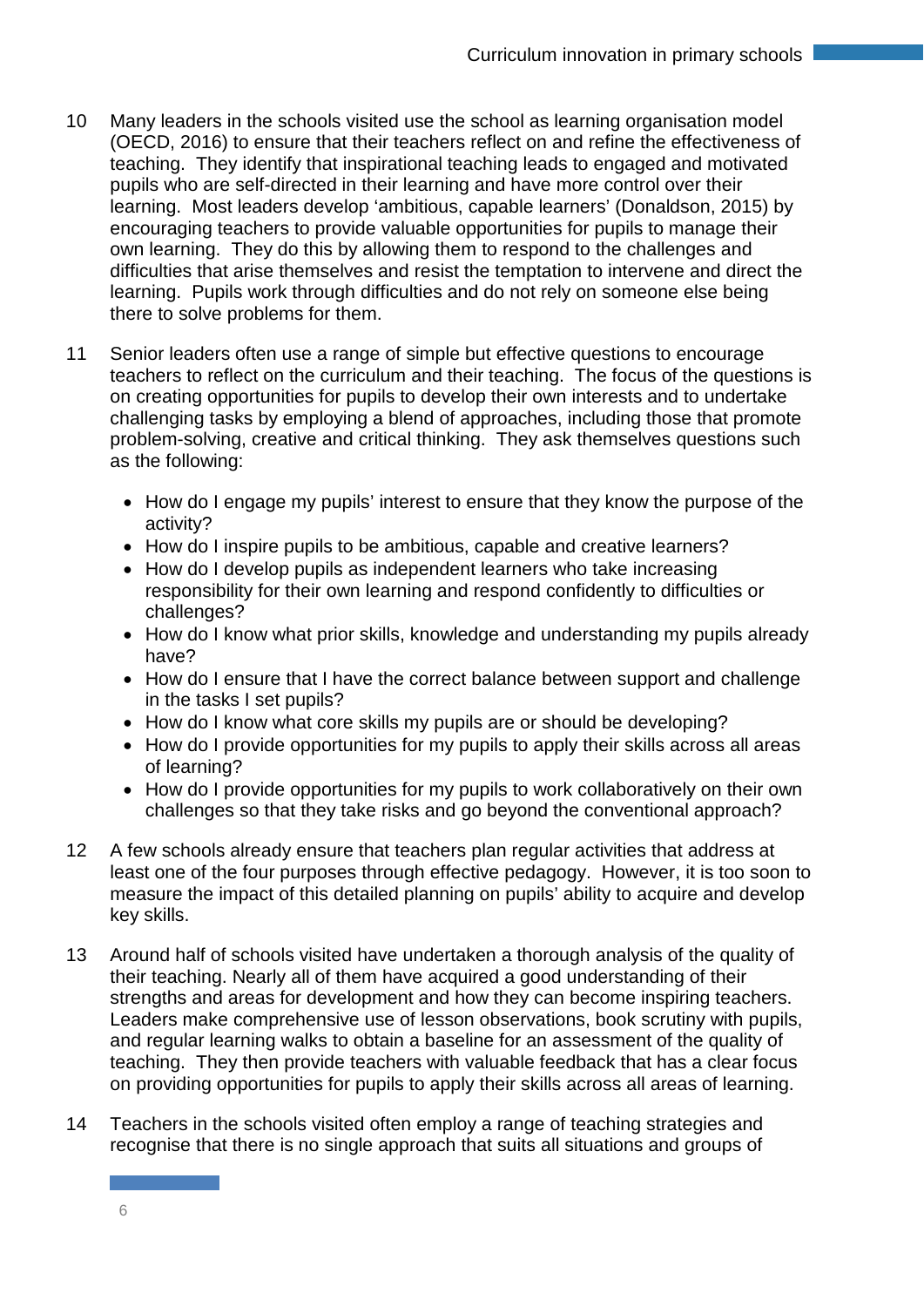pupils. When planning activities, they consider different approaches that might help individual pupils to learn more effectively. Nearly all place a strong emphasis on developing independent learners who take increasing responsibility for their own learning. Many lessons include regular opportunities for pupils to research, observe, record, experiment, develop ideas, imagine and create. However, these opportunities are often stand-alone activities and do not contribute to an integrated curriculum that is rooted in effective pedagogy.

# **Schools provide opportunities for teachers to improve their skills through effective pedagogy**

- 15 Many schools have a strong culture of professional learning and place significant emphasis on improving the quality of teaching and learning. To do this, they develop an inclusive ethos and collaborative culture where professional learning is valued by all staff and a range of professional learning activities are available to support improvement.
- 16 When necessary, leaders address aspects of teaching that need to improve through training and professional learning. This approach enables teachers to learn about and try out different strategies with different groups of pupils according to ability, age and development. Such practical opportunities to develop effective pedagogy in these schools include:
	- observing and evaluating lessons with other teachers in 'triads' either with colleagues or teachers from partner schools
	- observing filmed lessons as a whole-school activity
	- visiting other schools in a range of sectors to observe good practice
	- teaching other classes, either in their own school or in partner schools

#### **The schools focus on change and innovation as drivers to improve the educational experiences of pupils**

- 17 In most schools, leaders understand the need to improve educational experiences for all pupils. They focus well on developing effective teaching practices and assessment procedures as the fundamental principles necessary to establish a strong and innovative curriculum. Most headteachers provide regular opportunities for staff to develop their knowledge and understanding of these principles through a programme of carefully structured meetings and workshops. Many ensure that staff are confident to try out new approaches that inspire pupils to learn and succeed. There is a strong belief that every initiative or development should be evaluated to assess its impact on the learner and on improvements in pupils' experiences, learning and outcomes. This 'can do' attitude and a strong culture of professional learning make these schools well placed to create a curriculum that meets the needs of their learners.
- 18 Many teachers at the schools visited have performance management objectives that support curriculum development. In these schools, leaders ensure that teachers focus well on providing valuable opportunities for pupils to develop their independence skills and their ability to make choices and think creatively. Leaders monitor these annual objectives carefully to ensure that teachers evaluate pupils'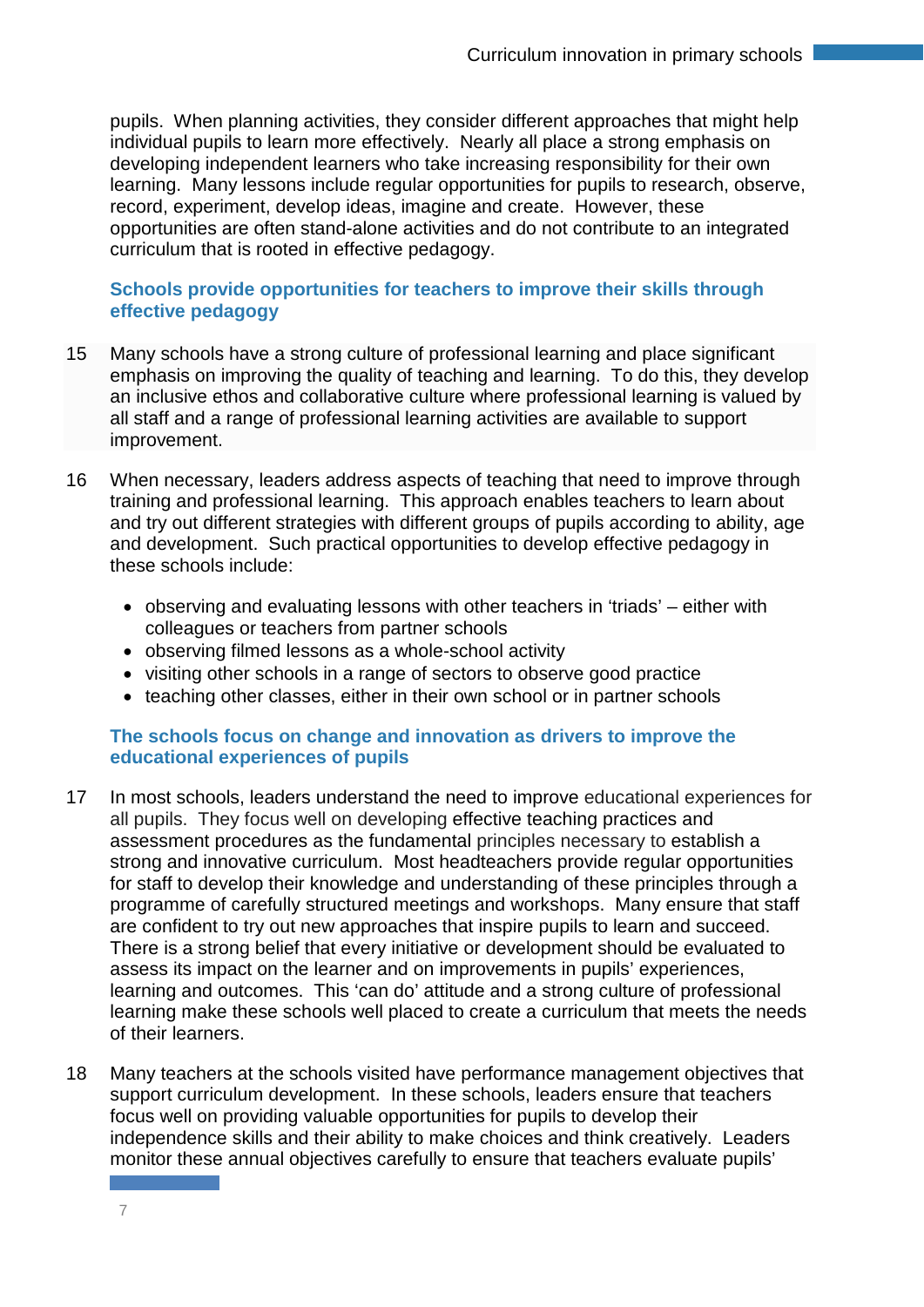achievement and progress accurately and plan the next steps in their learning. These objectives support the development of a flexible curriculum and effective pedagogy.

### **There is growing recognition of the value and impact of educational research**

- 19 Since the publication of Successful Futures (Donaldson 2015), there have been significant changes in the way in which teachers and school leaders access and engage with educational research to inform curriculum development. Through regional consortia, the Welsh Government and the Education Workforce Council (EWC), there are useful and effective mechanisms for schools to access up-to-date educational research and participate in forums to debate the curriculum and assessment.
- 20 Teachers are more confident, discerning and creative where their practice is rooted in understanding what works well. Estyn's Annual Report (2016-2017) notes that 'in schools that use existing research evidence regularly, teachers evaluate theories about teaching and learning, and apply them to their own practice' (Estyn, 2018, p.20). In these instances, teachers often introduce interesting and worthwhile activities into their curriculum because they have read about them in their research or through participation in seminars or shared practice with other teachers.
- 21 However, opportunities for schools to be involved in research remain too variable overall and, in a minority of instances, leaders and teachers feel out of touch with key research developments.

#### **Many of the schools have strong self-evaluation practices and know what aspects of teaching and learning need to change**

- 22 Leaders in the schools visited recognise the need for self-evaluation that focuses on teaching and learning. Many schools evaluate the extent to which their current curriculum includes worthwhile opportunities for teachers to embed the four purposes. Leaders consider how different pedagogical styles capture and engage pupils' interests through a wider variety of learning experiences. In these schools, leaders are developing an innovative curriculum that builds on current effective provision and pedagogy. They emphasise providing regular opportunities for pupils to develop their skills and dispositions through formal and informal experiences.
- 23 However, a minority of school leaders do not evaluate their current provision rigorously enough. As a result, they are not in a strong position to identify what aspects of teaching and learning need to be amended and improved.

#### **Many schools have engaged actively with staff, pupils, parents and governors about how they would like the curriculum in their school to change**

24 In the better schools, leaders engage with pupils, staff and parents to obtain a well-balanced overview of their current curriculum. They have also gathered stakeholders' views and opinions about what they feel constitutes a pioneering curriculum by asking how they would like the curriculum to be developed further. The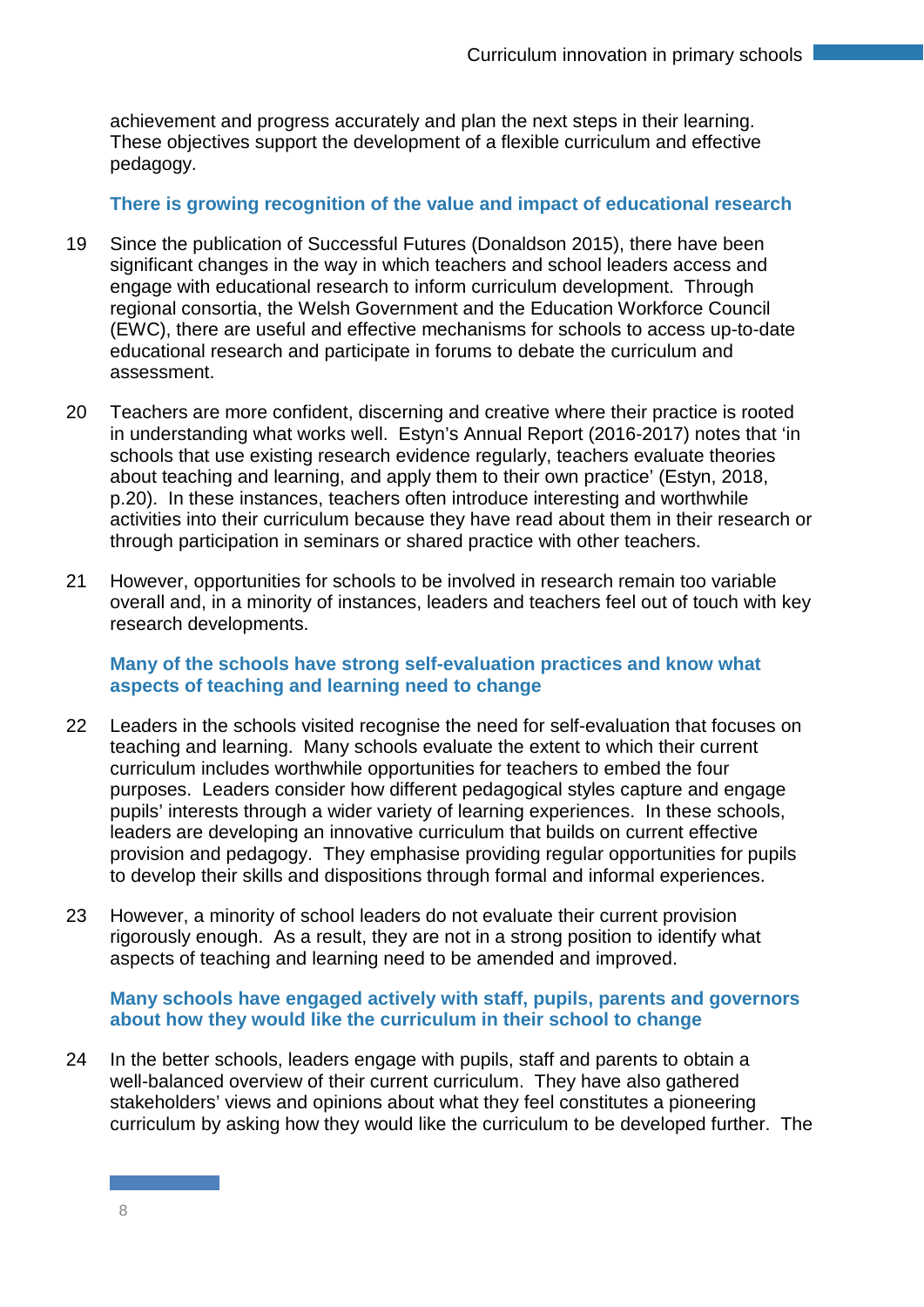following questions are typical of those used to stimulate discussion among staff, pupils, parents and governors:

- What will excite our pupils and engage them in their learning?
- What experiences should we provide for our pupils so that they develop into creative, enterprising and imaginative learners who are not afraid of taking measured risks?
- Where should we teach our pupils, and where do they learn best?
- How can we know if our pupils are making progress and that their work is improving?
- Who should we invite into the school to work with our pupils? Why? Are we clear about the benefits?
- Where should we take our pupils to provide real-life experiences that will allow them to become knowledgeable about their culture, community, society and the world, now and in the past?
- How can we provide opportunities for pupils to be ambitious, capable learners who use digital technologies creatively to communicate, ask questions and solve problems in both Welsh and English?
- How should we develop our pupils' understanding of mental and emotional wellbeing?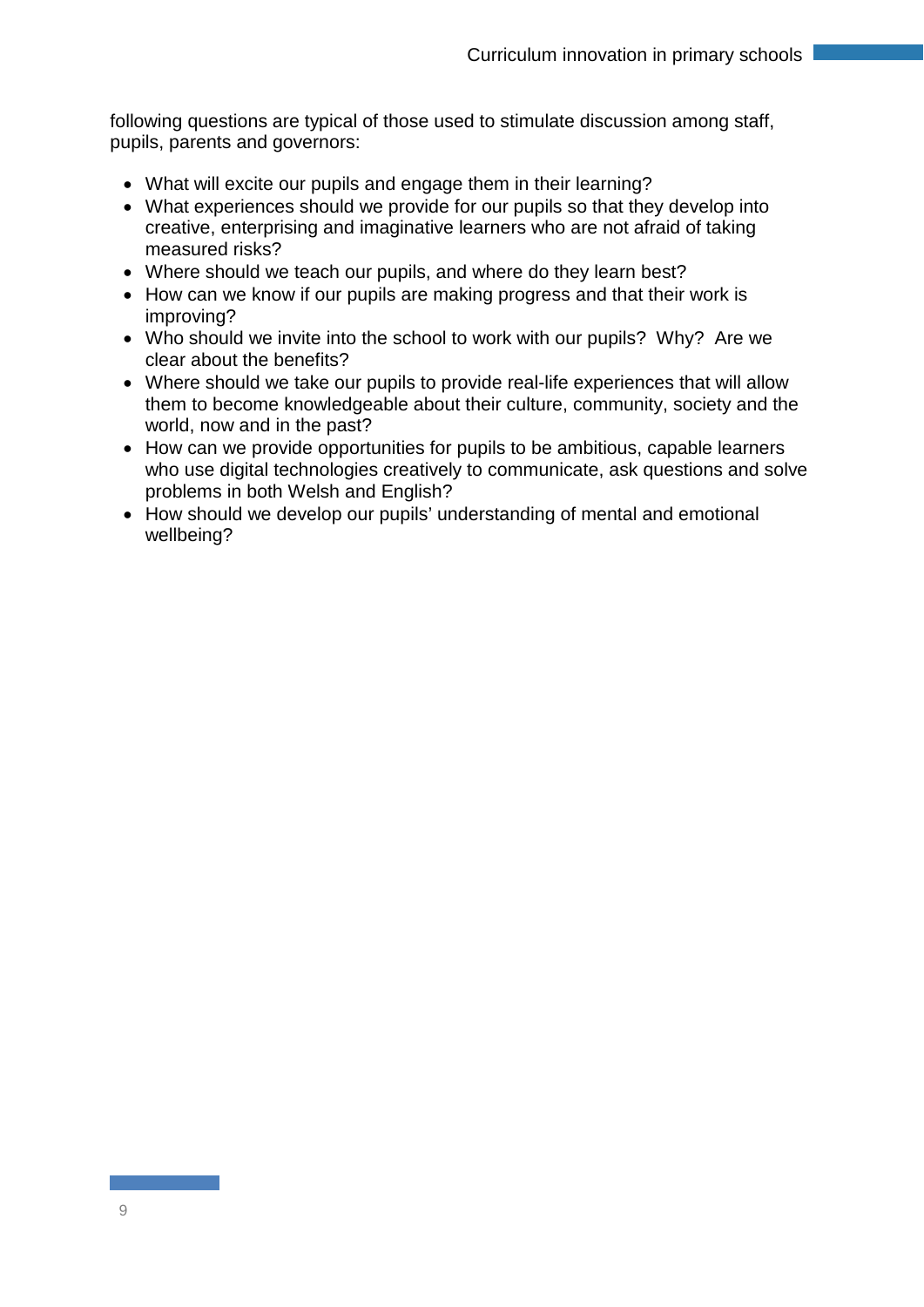### **What are the barriers to change?**

25 Many of the primary schools visited show evidence of useful preparatory work for curriculum development. A minority have re-organised staff into areas of learning and experiences (AoLE) teams, working together on developing subject areas or mapping out how current themes can be taught using an AoLE approach. Many schools have begun to develop their provision for wellbeing across the curriculum. However, many of these schools are not yet in a position to evaluate the extent to which these activities are having an impact on standards.

#### **Insufficient curriculum planning**

- 26 In a few of the schools visited, the curriculum lacks coherence and has become over-crowded, disjointed or patchy. Although schools are moving towards more 'real-life' contexts and teachers' planning is linking up pupils' different learning experiences better, there is still too much emphasis on stand-alone projects or bolted-on elements to the curriculum rather than a fully integrated approach to curriculum planning.
- 27 Many primary schools teach mathematics and language in the morning and thematic or topic work in the afternoons. This arrangement often leads to disjointed planning where pupils' work in the morning does not relate closely enough to what they do in the afternoon.
- 28 Many teachers have renamed themes and topics that relate to the new areas of learning and experiences. For example, a few primary schools are retaining topics that relate to the current National Curriculum, such as Superheroes, Tudors, and the Great Fire of London. However, only a few schools choose themes that develop pupils' knowledge and understanding of history and culture of Wales.

#### **Inconsistent skills development**

- 29 A minority of schools do not monitor how well teachers use a suitable range of teaching approaches to ensure that pupils develop their literacy, numeracy and digital competence skills across the curriculum.
- 30 Many schools have arrangements to implement the literacy and numeracy framework (Welsh Government, 2013) and plan opportunities to develop genres of writing through cross-curricular work. However, this work often repeats what has been taught in language lessons and does not always develop pupils' skills in a meaningful context. In a minority of schools, teachers do not provide regular, worthwhile opportunities for pupils to develop their problem-solving, creative and critical thinking skills.
- 31 A majority of the schools visited in the survey are beginning to consider how they include elements of the digital competence framework through appropriate thematic work.

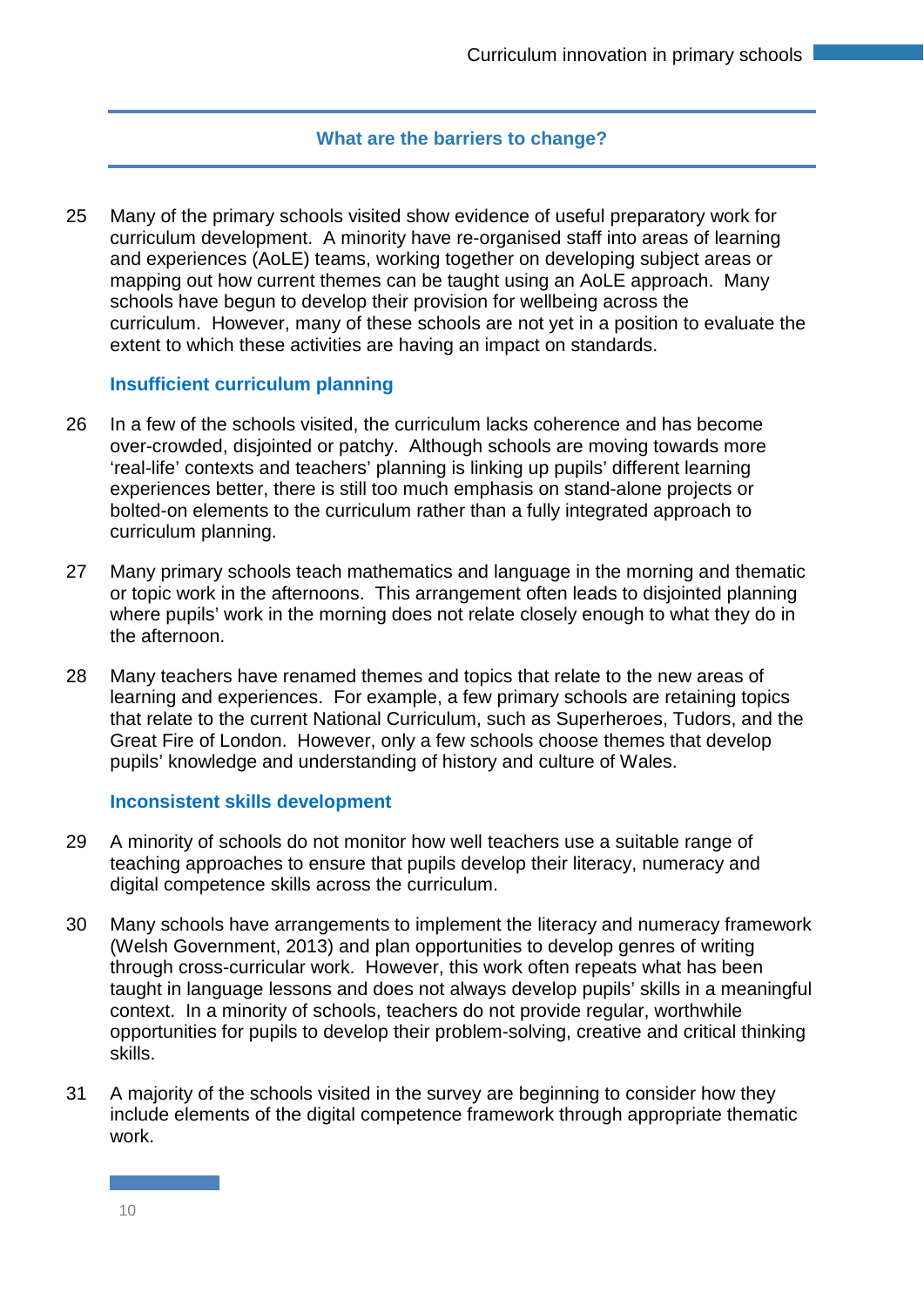# **Waiting for guidance**

32 There are a few schools that have made only tentative steps in developing the curriculum, as they are waiting for definitive guidance and direction from the Welsh Government before committing to deep-rooted change. In a minority of schools visited, leaders and teachers require additional support on how to evaluate their current policies on teaching methods and curriculum content. The progress of these schools has been too slow or in a few cases changes have moved too quickly.

#### **Pioneer schools and collaboration**

- 33 Since autumn 2015, most pioneer schools have worked in partnership with the Welsh Government and regional consortia to develop a new Curriculum for Wales. The pioneer school programme is supported by nearly all leaders and teachers. It encourages schools to work together and makes good use of individuals' professional knowledge and expertise to design and develop the new curriculum.
- 34 Most of the pioneer schools visited work closely with their partner schools, but they are uncertain about how much they are expected to collaborate with each other. Very few collaborate with others to evaluate the appropriateness of current teaching practices and whether they are well placed to deliver the four purposes of Successful Futures (Donaldson, 2015).
- 35 Most pioneer schools have focused on delivering aspects of the AoLEs. However, they have not considered well enough the way teachers deliver their lessons or the impact of teaching approaches on pupils' learning and achievement.

#### **Not involving parents and the community**

36 Many schools consulted with parents and the community during initial preparations for curriculum change. However, consultation happens less often when schools move onto detailed curriculum planning and parents are often left unsighted of developments. In a few schools, curriculum development has proceeded too quickly, and changes to the curriculum are not always communicated to parents and the wider community.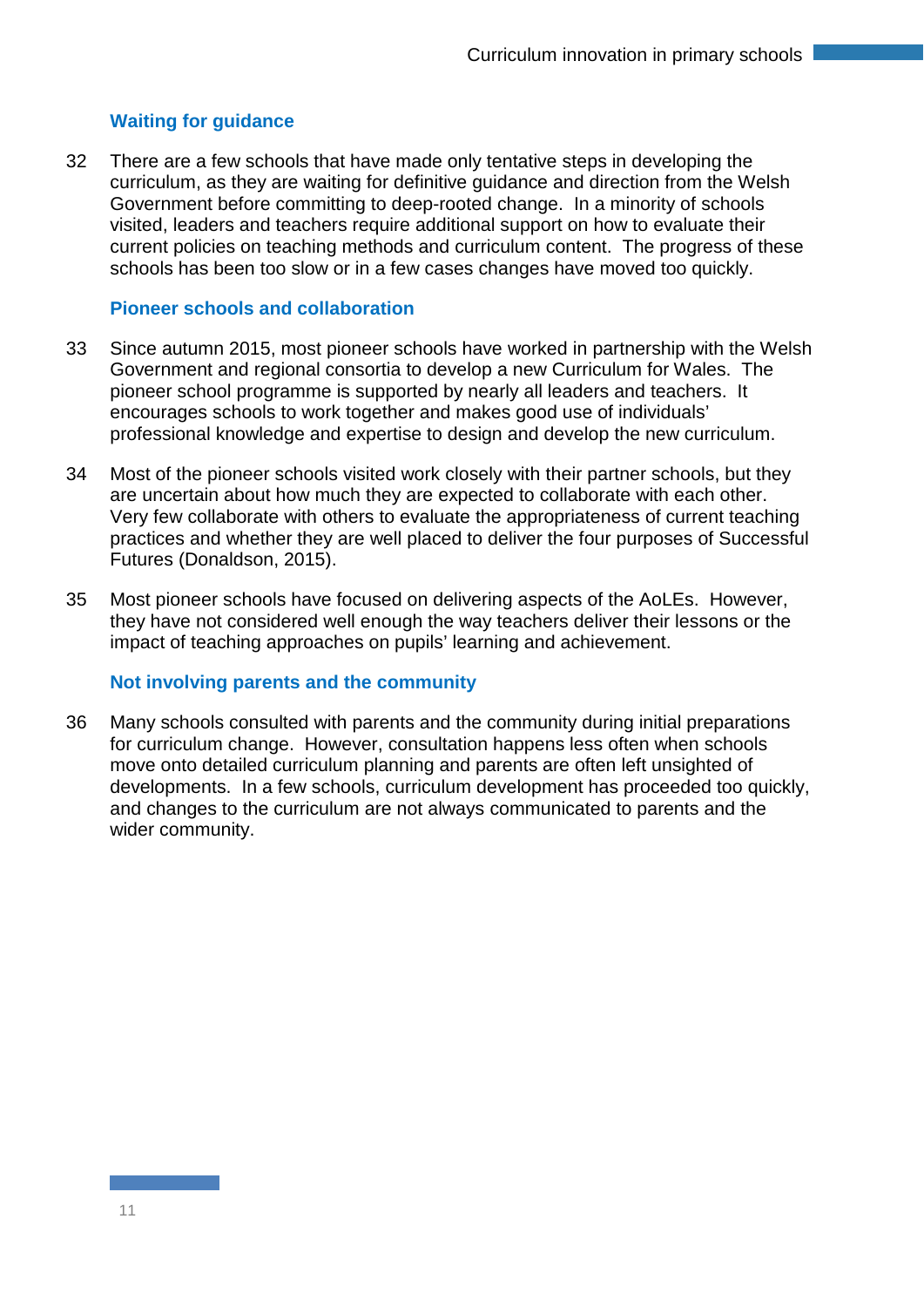# **Four stages of curriculum development**

37 The curriculum development self-evaluation model below has been developed in consultation with schools, the Welsh Government and regional consortia. The questions posed also take account of the key findings and recommendations from the two OECD reports outlined above (OECD, 2014 & OECD, 2017) as well as scrutiny of Estyn inspection reports.

#### **Stage 1: Evaluating the current curriculum within wider self-evaluation arrangements**

- 38 When **evaluating the current curriculum**, schools may consider the following key questions:
	- Have you developed effective self-evaluation arrangements to identify what you are doing well and what needs to change?
	- What evidence do you need to consider and who do you need to involve, to evaluate teaching and curriculum planning?
	- To what extent do you promote the four purposes in your current curriculum arrangements?
	- How well do you provide a wide range of enrichment experiences for pupils and recognise their achievements?
	- How do you ensure that pupils build well on what they have learnt as they go through the school or between schools?
	- Are assessment arrangements appropriate and how well do they help pupils improve their own work?
	- How well do you evaluate the effectiveness of your strategic partnerships and community involvement in the curriculum?
	- To what extent are you ready to embrace change and engage with other schools and partners to develop your curriculum?
	- How well do you use staff knowledge, skills and understanding when planning for improvement?

# **Stage 2: Planning and preparing for change**

39 When **planning and preparing for change**, schools may consider the following key questions:

#### **Leadership**

- Do leaders have a clear vision for what to change and why?
- Have leaders established the right culture and conditions for change? How do you know?
- Have leaders developed a strong professional learning culture that focuses on developing effective pedagogy?
- Are there effective systems to pilot new ideas prior to implementation?
- How well do leaders support and encourage staff to try new ideas?
- How well do leaders maintain and develop staff's knowledge and understanding of new curriculum developments?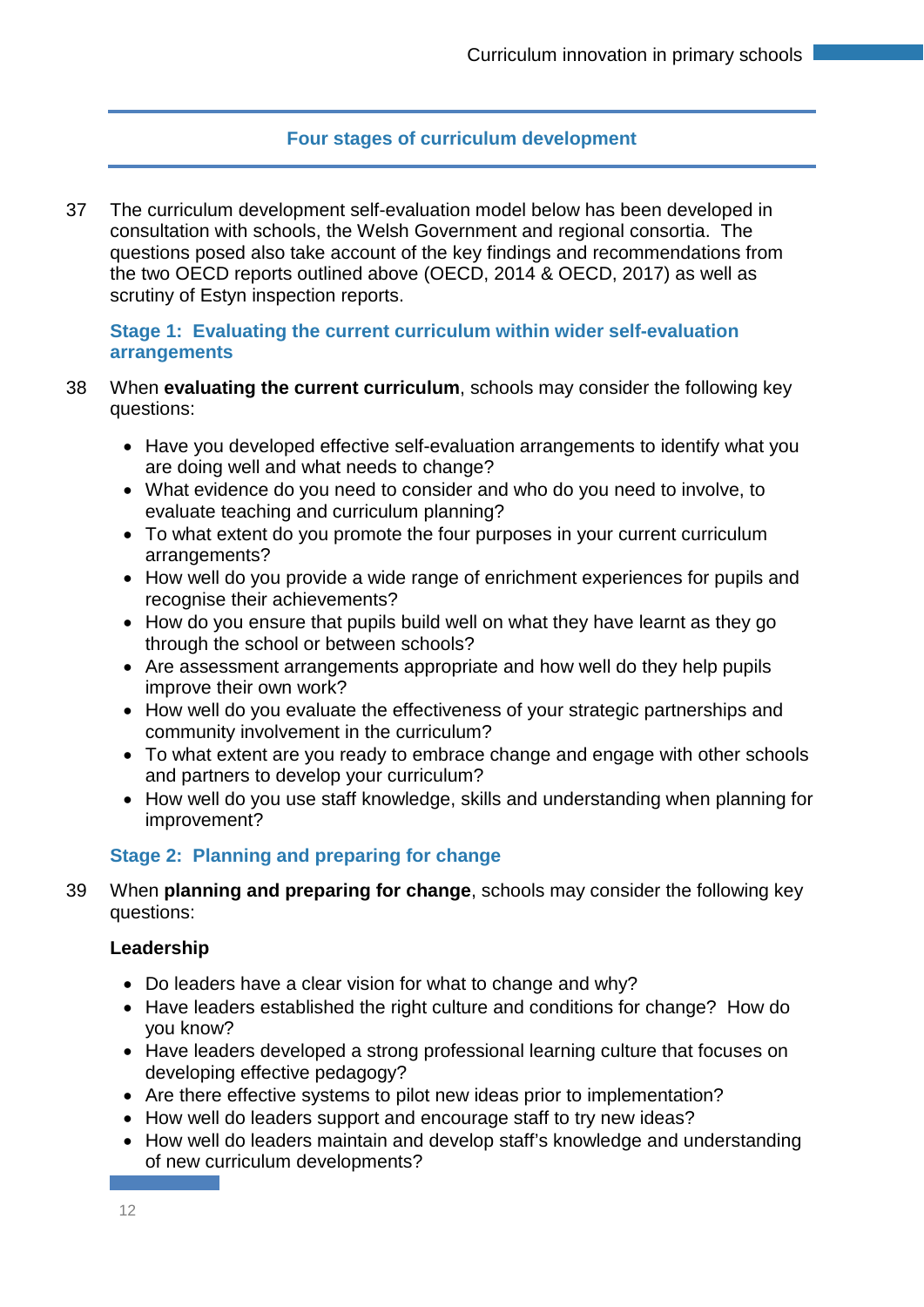# **Researching**

- How well do staff use first-hand evidence to inform curriculum development?
- How well do you ensure that the changes you propose will provide and sustain rich contexts for developing the four purposes outlined in Successful Futures (Donaldson, 2015)?
- Do you factor sufficient time to raise awareness of curriculum change?
- Do you provide sufficient opportunities for staff to debate research findings in preparation for change?

# **Resourcing**

- How well do you ensure that you will have the required resources in place to support any proposed curriculum change?
- How well do you use your staff's existing creativity and expertise to enable others to develop their imagination in relation to the curriculum?
- What are the implications for staffing and resources?

# **Stakeholder involvement**

- To what extent do you have a culture that supports working with other schools and partners?
- How well do you engage with staff, pupils, parents and the governing body to prepare for curriculum change?
- How do you ensure that staff and other stakeholders (for example parents and governors) know where to find the latest curriculum information so that they are all involved in preparing for change?
- Are partnerships based on equality of relationships and opportunities for mutual learning?

# **Professional learning**

- To what extent have you received support from partners or pioneer schools to implement change?
- How well do staff collaborate, learn and exchange knowledge with peers in other schools through networks and/or school-to-school collaborations?
- To what extent do staff gain skills and understanding to develop and implement a new curriculum?
- How well do you prioritise professional learning and protect time for staff to engage with appropriate activities?
- How well do you utilise skills, knowledge and understanding of all staff to plan for improvement and change?
- Have you identified any possible barriers to change? For example:
	- o staff development needs
	- o insufficient time or weak leadership
	- o conflicting demands of other educational initiatives
	- o the capacity for new or inexperienced teachers to cope with the demands of a new curriculum
	- o reluctance of teachers comfortable with familiar approaches to change
- Have you effective procedures in place to evaluate your school's external environment to respond quickly to challenges and opportunities?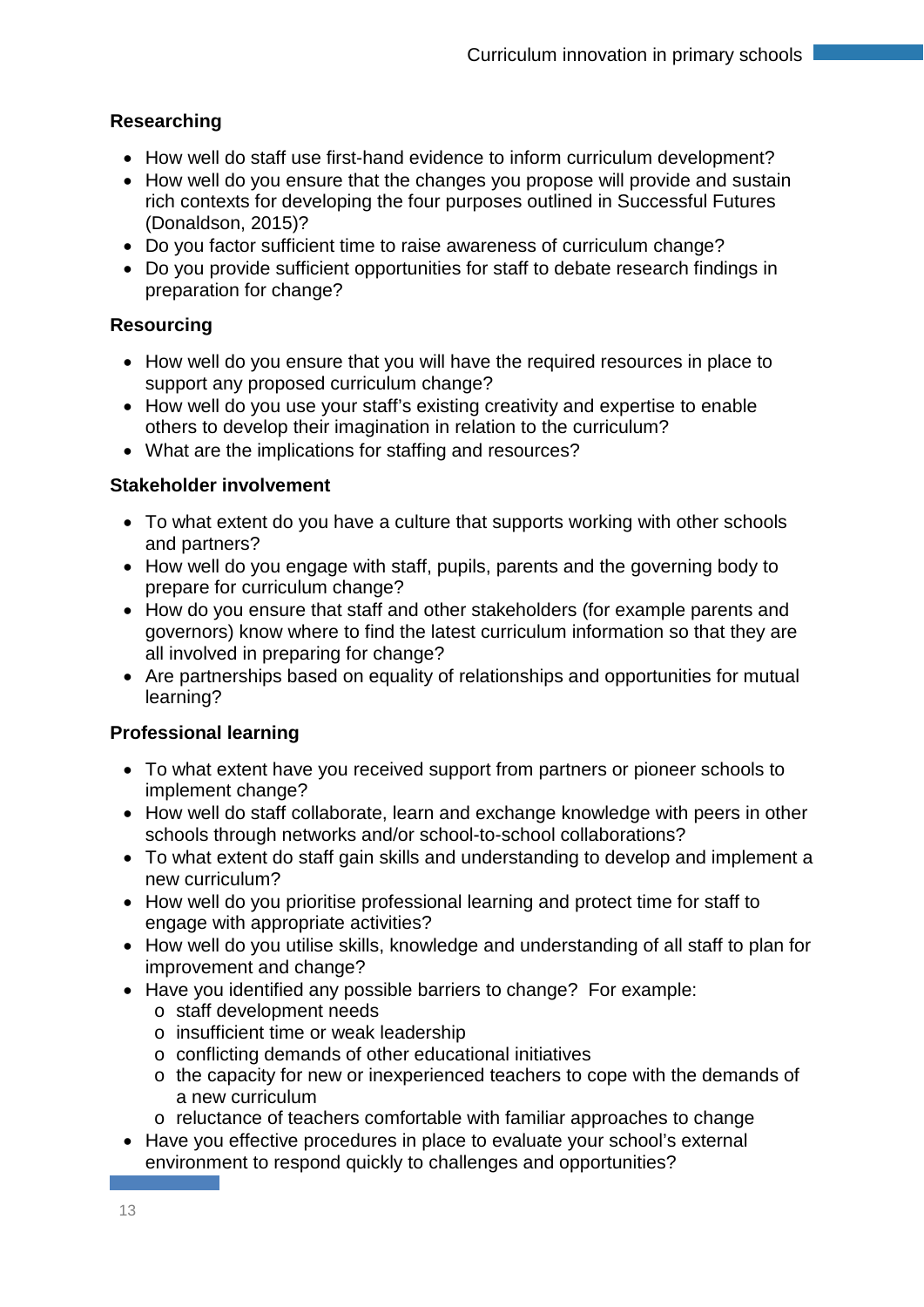# **Stage 3: Realising change**

- 40 When **realising change**, schools may consider the following key questions:
	- How well do you monitor specific aspects of the curriculum that you have identified as needing to be changed or refined?
	- What approaches or curriculum changes have been adopted and how effective have they been to date?
	- How well do you support and enable changes to the curriculum?
	- How well do you monitor the impact of new teaching approaches or strategies that you have adopted?
	- How well do you know how effective they are?
	- How well do you introduce these changes?
		- o Do you adopt a whole school approach?
		- o Do you focus on individual classes or key stages?
		- o Do you focus on specific aspects of the curriculum, subjects, or areas of learning?
	- How well do you recognise main barriers to change and how do you address and overcome them?
	- How well do staff and partners (for example pupils, parents and governors) support the realisation of change?

# **Stage 4: Evaluating change**

- 41 When **evaluating change**, schools may consider the following key questions:
	- How well do you evaluate change to consider what is working well and what isn't, and why?
	- How effectively do you monitor, review and adapt change in Stage 3? Do you involve all stakeholders?
	- How well do you evaluate the impact of change in order to identify what needs to happen next and plan for further improvement?
	- How well do you know which aspects require strengthening or more piloting before implementing them fully?
	- How effective are your arrangements for systematic feedback and how well do you use your evaluation of all aspects of curriculum development from a range of perspectives, to plan future activities and change?
	- How well do you consider the impact of different pedagogy to raise standards of teaching?

A summary of these questions [is available.](https://www.estyn.gov.wales/sites/default/files/Journey%20to%20curriculum%20reform%20-%20Roadmap%20April%202018%20-%20v2.png)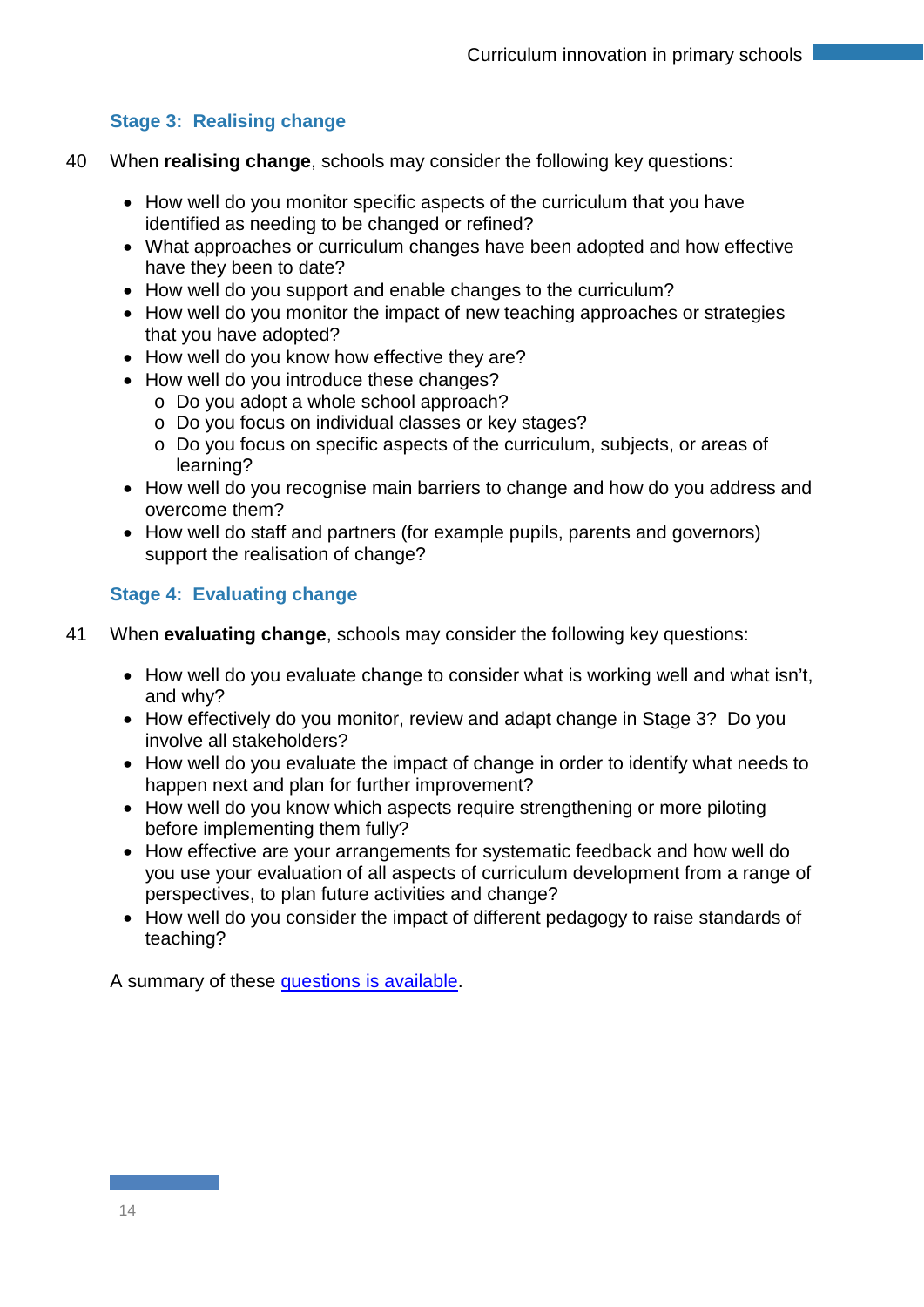# **Case studies**

- 42 The case studies that can be accessed here include schools across Wales of various sizes, levels of deprivation, and language medium. For each case study, we considered:
	- the approach the school adopted to evaluating their current curriculum
	- the successes
	- the challenges
	- how the schools has overcome or is addressing these challenges
- 43 The case studies reflect that schools across Wales are at various points on a curriculum change 'continuum' as a result of their different starting-points, stages of development, and the specific circumstances of each school.
- 44 The case studies show how schools that are at different stages of curriculum development are making progress. They are organised around the four stages of curriculum development set out earlier in the report. The four stages offer schools a structure that can aid curricular thinking.

| School                                                       | Stage 1:<br>Self-<br>evaluation | Stage 2:<br>Planning<br>and<br>preparation | Stage 3:<br>Realising<br>change | Stage 4:<br>Evaluating<br>change |
|--------------------------------------------------------------|---------------------------------|--------------------------------------------|---------------------------------|----------------------------------|
| <b>Ysgol Gynradd Cae</b><br>$\underline{\operatorname{Top}}$ | ✓                               | ✓                                          |                                 |                                  |
| Cornist Park C.P.<br><b>School</b>                           | ✓                               | ✓                                          | ✓                               | ✓                                |
| <b>Monnow Primary</b><br>School                              | $\checkmark$                    | ✓                                          | ✓                               |                                  |
| <b>Undy C.P. School</b>                                      | $\checkmark$                    | ✓                                          | ✓                               |                                  |
| <b>Ysgol Gynradd</b><br><b>Gymraeg Lonlas</b>                | ✓                               | ✓                                          |                                 |                                  |
| <b>Burry Port</b><br><b>Community Primary</b>                | ✓                               | ✓                                          | ✓                               | ✓                                |
| Penllergaer<br><b>Primary School</b>                         | ✓                               | $\checkmark$                               |                                 |                                  |
| <b>Ysgol Y Faenol</b>                                        | ✓                               |                                            |                                 |                                  |
| Cwmfelinfach<br><b>Primary School</b>                        | ✓                               | ✓                                          |                                 |                                  |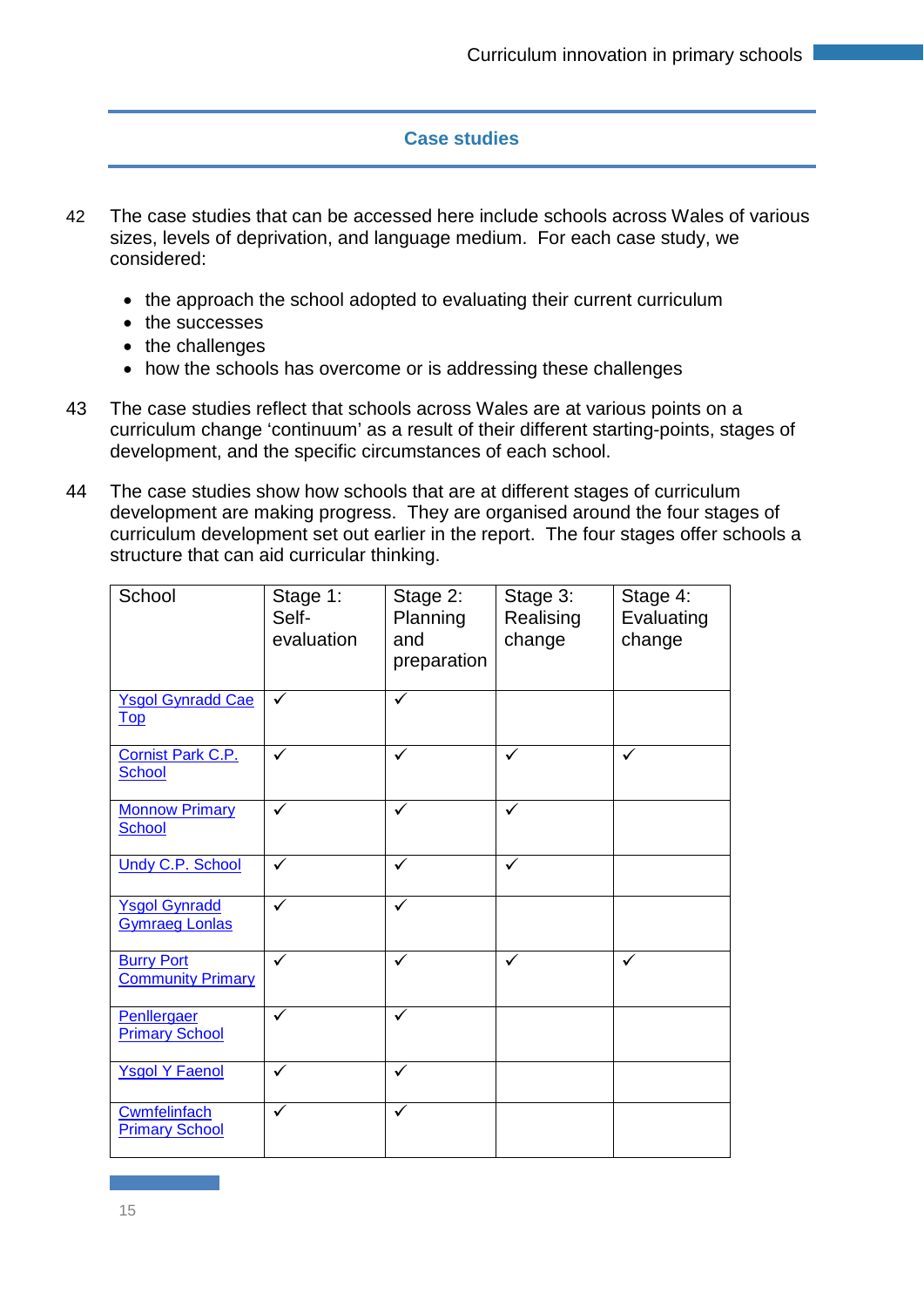| Bryn Deva C.P.<br>School                       | ✓            | $\checkmark$ | ✓            |   |
|------------------------------------------------|--------------|--------------|--------------|---|
| <b>Ysgol Y Dderi</b>                           | ✓            | ✓            | ✓            |   |
| <b>Kitchener Primary</b><br><b>School</b>      | $\checkmark$ | ✓            |              |   |
| <b>Glan Usk Primary</b><br>School              | $\checkmark$ | $\checkmark$ |              |   |
| Radnor Valley C.P.<br>School                   | $\checkmark$ | $\checkmark$ |              |   |
| <b>Ysgol Gymraeg</b><br><b>Aberystwyth</b>     | ✓            | $\checkmark$ | ✓            | ✓ |
| <b>Ysgol Heulfan</b>                           | $\checkmark$ | $\checkmark$ | $\checkmark$ |   |
| <b>Ysgol Cynwyd Sant</b>                       | ✓            | ✓            | ✓            |   |
| <b>Llanishen Fach</b><br><b>Primary School</b> | ✓            | ✓            | ✓            |   |
| <b>Barry Primary</b><br><b>Schools cluster</b> | ✓            | ✓            |              |   |
| <b>Hafod Primary</b><br>School                 | ✓            | $\checkmark$ | ✓            |   |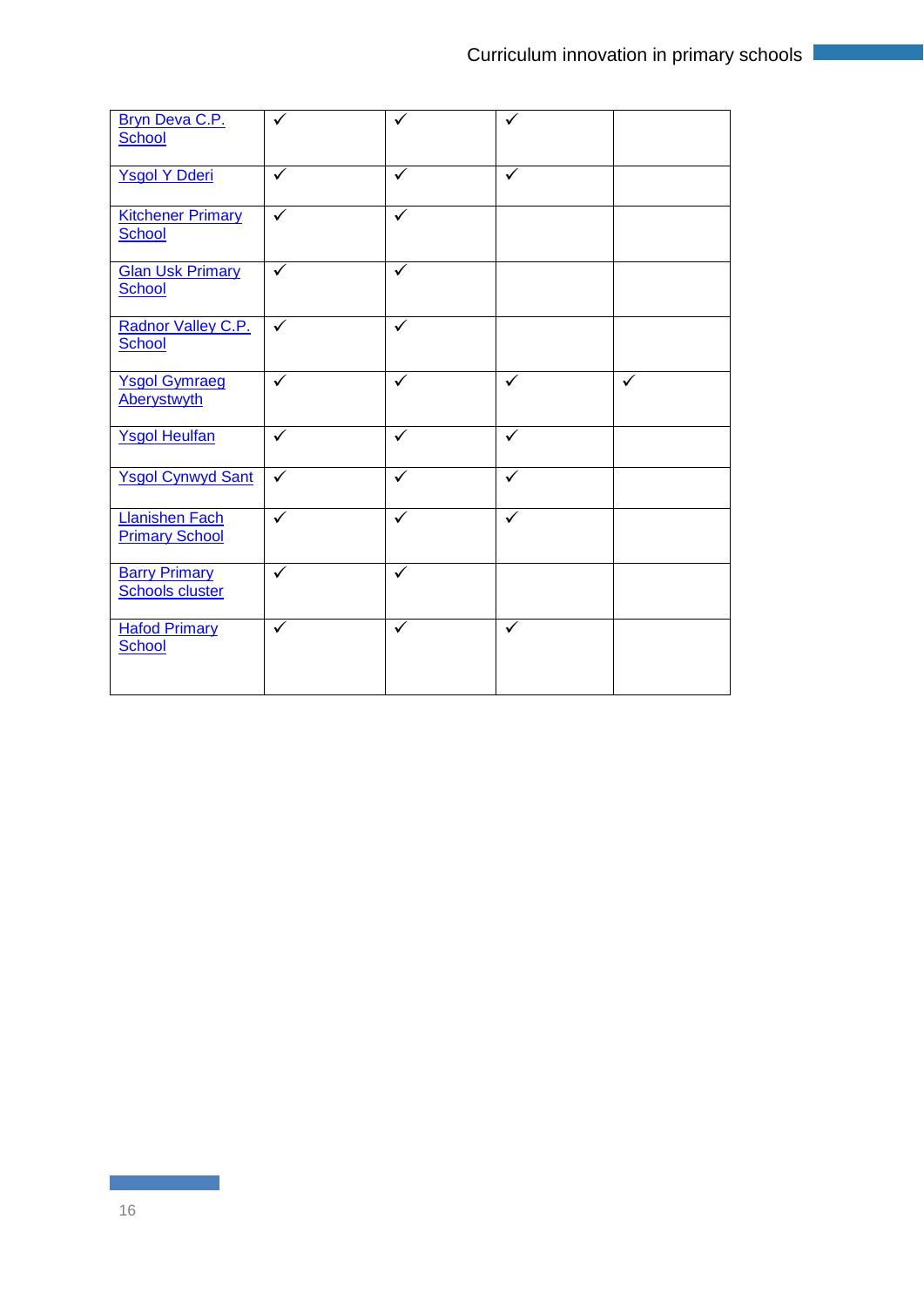#### **Evidence base**

The thematic survey draws on visits to 30 schools. It focuses on English-medium, Welsh-medium and bilingual schools from across Wales that are at different stages of curriculum development. Visits ensured a broadly proportional representation of primary schools in each region, and included pioneer schools.

The school visits took place between January and July 2017. During the visits, inspectors interviewed senior leaders, middle leaders, class teachers, learning support staff and pupils to capture all aspects of the school's curriculum development journey. Additional evidence was drawn from school inspection outcomes from September 2015 to July 2017.

#### **Schools included in the survey:**

- Cwmfelinfach Primary School
- Ysgol Gynradd Cae Top
- Bryn Deva C.P. School
- Ysgol Gymraeg Aberystwyth
- Ysgol Gymraeg Bro Teyrnon
- Kitchener Primary School
- Ysgol Gymraeg Ifor Hael
- Severn Primary School
- Ysgol Y Faenol
- St Joseph's Primary School
- Ysgol Cynwyd Sant
- Cornist Park C.P. School
- Glan Usk Primary School
- Monnow Primary School
- Undy C.P. School
- Ysgol Melyd
- Ysgol Y Dderi
- Ysgol Emmanuel
- Burry Port Community Primary
- Cyfarthfa Park Primary School
- Barry Primary Schools cluster
- Ysgol Bryn Hedydd
- Ysgol Gynradd Gymraeg Lonlas
- Ysgol Ffridd y Llyn
- Ysgol Heulfan
- Radnor Valley C.P. School
- Penllergaer Primary School
- Ysgol Gynradd Peniel
- Llanishen Fach Primary School
- Hafod Primary School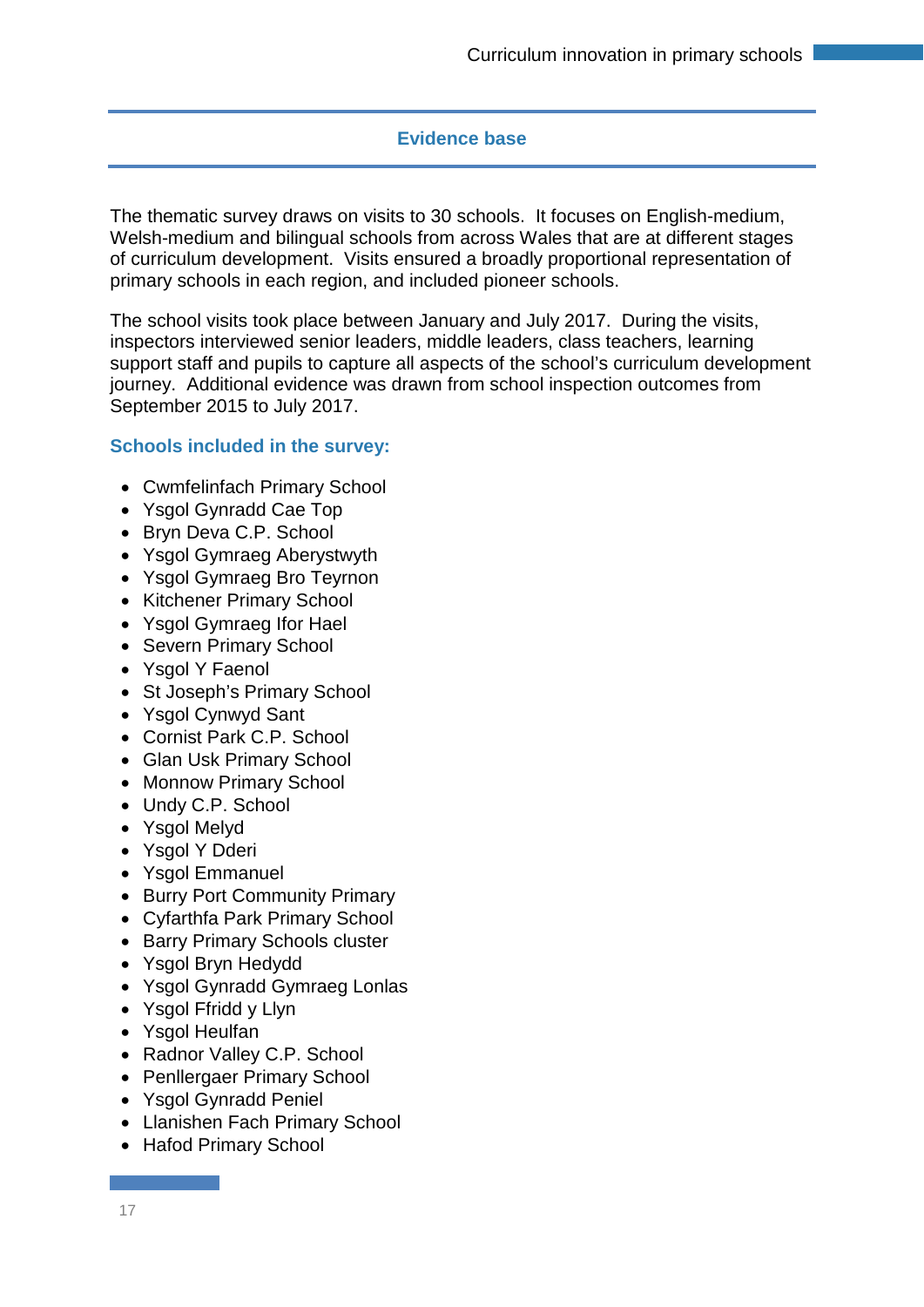# **Glossary**

| areas of learning<br>and experience<br>(AoLE)                    | Successful Futures refers to the development of six areas of<br>learning and experience as a way of organising curriculum<br>subjects. These are expressive arts, health and wellbeing,<br>humanities, languages, literacy and communication,<br>mathematics and numeracy, and science and technology. |
|------------------------------------------------------------------|--------------------------------------------------------------------------------------------------------------------------------------------------------------------------------------------------------------------------------------------------------------------------------------------------------|
| digital competence<br>framework                                  | Digital competence is one of three cross-curricular<br>responsibilities, alongside literacy and numeracy. It focuses<br>on developing digital skills that can be applied to a wide<br>range of subjects and scenarios.                                                                                 |
| <b>Education</b><br><b>Workforce Council</b><br>(EWC)            | The Education Workforce Council regulates School and<br>Further Education Teachers in Wales in the interests of<br>learners and the general public.                                                                                                                                                    |
| foundation phase                                                 | An approach to learning for children from three to seven<br>years of age in Wales. It is the statutory curriculum for all<br>children in Wales between these ages in both maintained<br>and non-maintained settings.                                                                                   |
| learning walk                                                    | A formal or informal observation of teaching, provision or<br>another aspect of school life, which is taking place in a<br>classroom or other learning environment                                                                                                                                     |
| <b>Literacy and</b><br><b>Numeracy</b><br><b>Framework (LNF)</b> | This is a skills framework developed by the Welsh<br>Government. It became statutory in schools from<br>September 2013. It is designed to help teachers embed<br>literacy and numeracy into all subject areas (Welsh<br>Government, 2013).                                                             |
| <b>OECD</b>                                                      | The Organisation for Economic Co-operation and<br>Development is an intergovernmental economic<br>organisation with 35 member countries, founded in 1961 to<br>stimulate economic progress and world trade.                                                                                            |
| partner school                                                   | Schools working alongside pioneer schools to respond to<br>the recommendations from Successful Futures                                                                                                                                                                                                 |
| pedagogy                                                         | The method and practice of teaching                                                                                                                                                                                                                                                                    |
| pioneer school                                                   | Schools that are currently working with the Welsh<br>Government and other schools to develop and pilot a new<br>curriculum for Wales.                                                                                                                                                                  |

18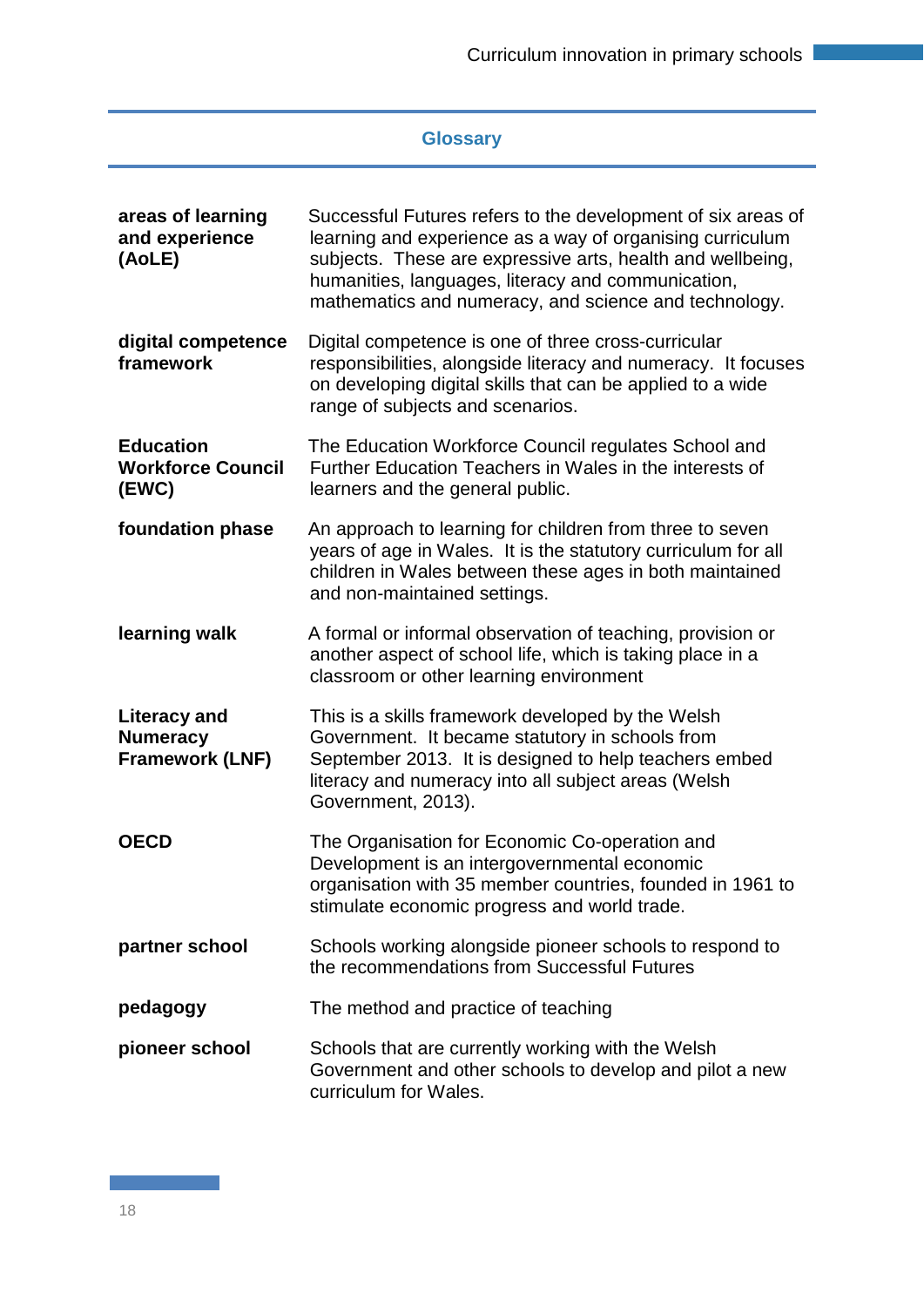- **regional consortia** The provision set up by a group of local authorities to deliver school improvement services as set out in the Welsh Government's National Model for Regional Working
- schools as learning A learning organisation is a place where the beliefs, values **organisations (SLO)** and norms of employees are brought to bear to support sustained learning.

| nearly $all =$  | with very few exceptions |
|-----------------|--------------------------|
| $most =$        | 90% or more              |
| $many =$        | 70% or more              |
| a majority $=$  | over 60%                 |
| $half =$        | 50%                      |
| around half $=$ | close to 50%             |
| a minority $=$  | below 40%                |
| $few =$         | below 20%                |
| very few $=$    | less than 10%            |

# **Numbers – quantities and proportions**